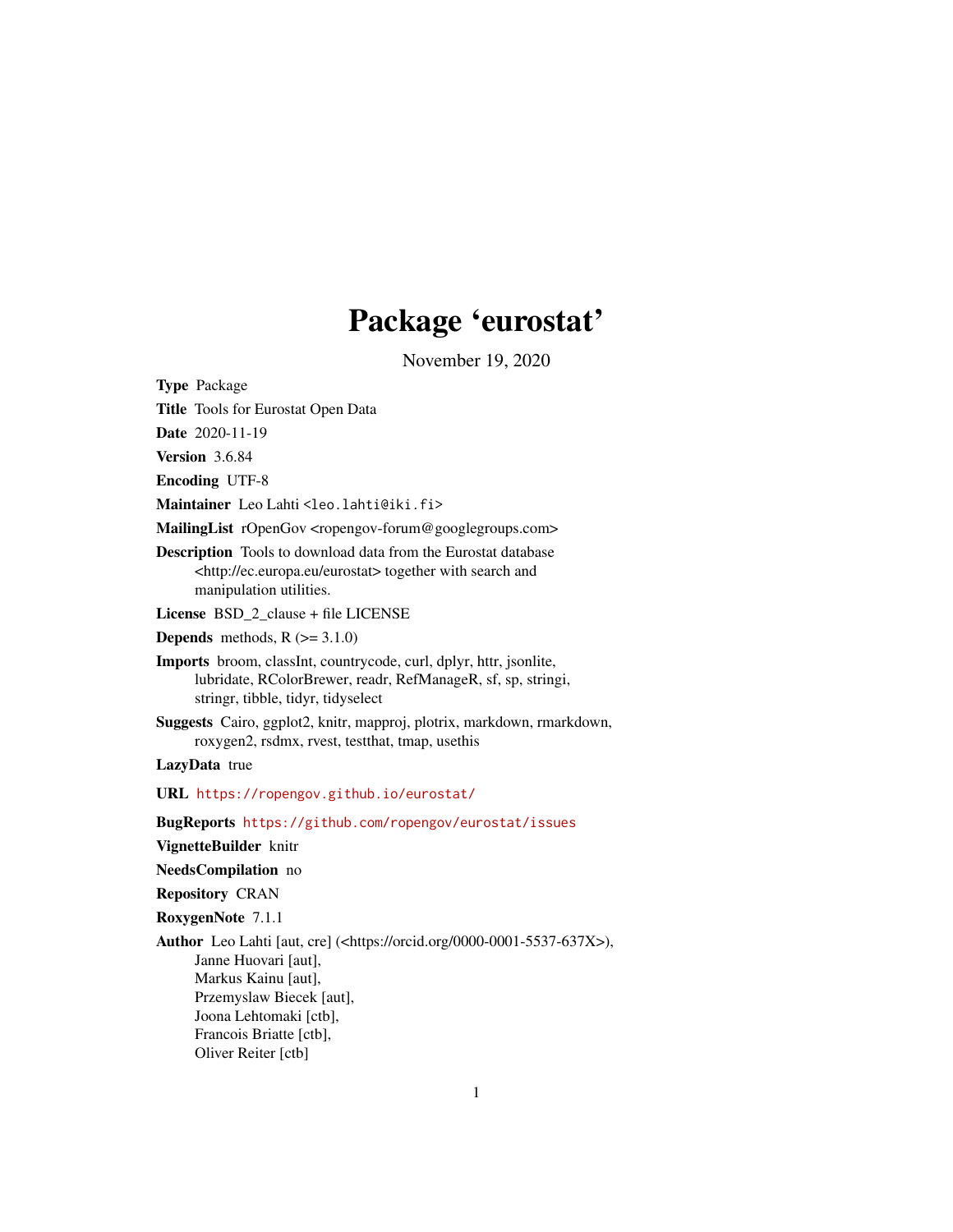<span id="page-1-0"></span>Date/Publication 2020-11-19 21:40:13 UTC

# R topics documented:

|       | $\overline{2}$                                                                                                               |                |
|-------|------------------------------------------------------------------------------------------------------------------------------|----------------|
|       |                                                                                                                              | 3              |
|       |                                                                                                                              | $\overline{4}$ |
|       |                                                                                                                              | $\overline{4}$ |
|       |                                                                                                                              | 5              |
|       |                                                                                                                              | 6              |
|       |                                                                                                                              | $\overline{7}$ |
|       |                                                                                                                              | $\overline{7}$ |
|       | 8                                                                                                                            |                |
|       | -9                                                                                                                           |                |
|       | 10                                                                                                                           |                |
|       | $\overline{11}$                                                                                                              |                |
|       | 14                                                                                                                           |                |
|       | 15                                                                                                                           |                |
|       | 16<br>$get_euvostat_json \dots \dots \dots \dots \dots \dots \dots \dots \dots \dots \dots \dots \dots \dots \dots \dots$    |                |
|       |                                                                                                                              |                |
|       | <sup>19</sup>                                                                                                                |                |
|       |                                                                                                                              |                |
|       | 20                                                                                                                           |                |
|       | 21                                                                                                                           |                |
|       | 23                                                                                                                           |                |
|       | 24<br>$\text{recode_to_nuts_2013} \dots \dots \dots \dots \dots \dots \dots \dots \dots \dots \dots \dots \dots \dots \dots$ |                |
|       |                                                                                                                              |                |
|       | <b>26</b>                                                                                                                    |                |
|       |                                                                                                                              |                |
|       |                                                                                                                              |                |
| Index | 29                                                                                                                           |                |
|       |                                                                                                                              |                |

eurostat-package *R Tools for Eurostat open data*

# Description

Brief summary of the eurostat package

# Details

| Package: | eurostat                              |
|----------|---------------------------------------|
| Type:    | Package                               |
| Version: | See sessionInfo() or DESCRIPTION file |
| Date:    | 2014-2020                             |
| License: | BSD 2 clause + LICENSE                |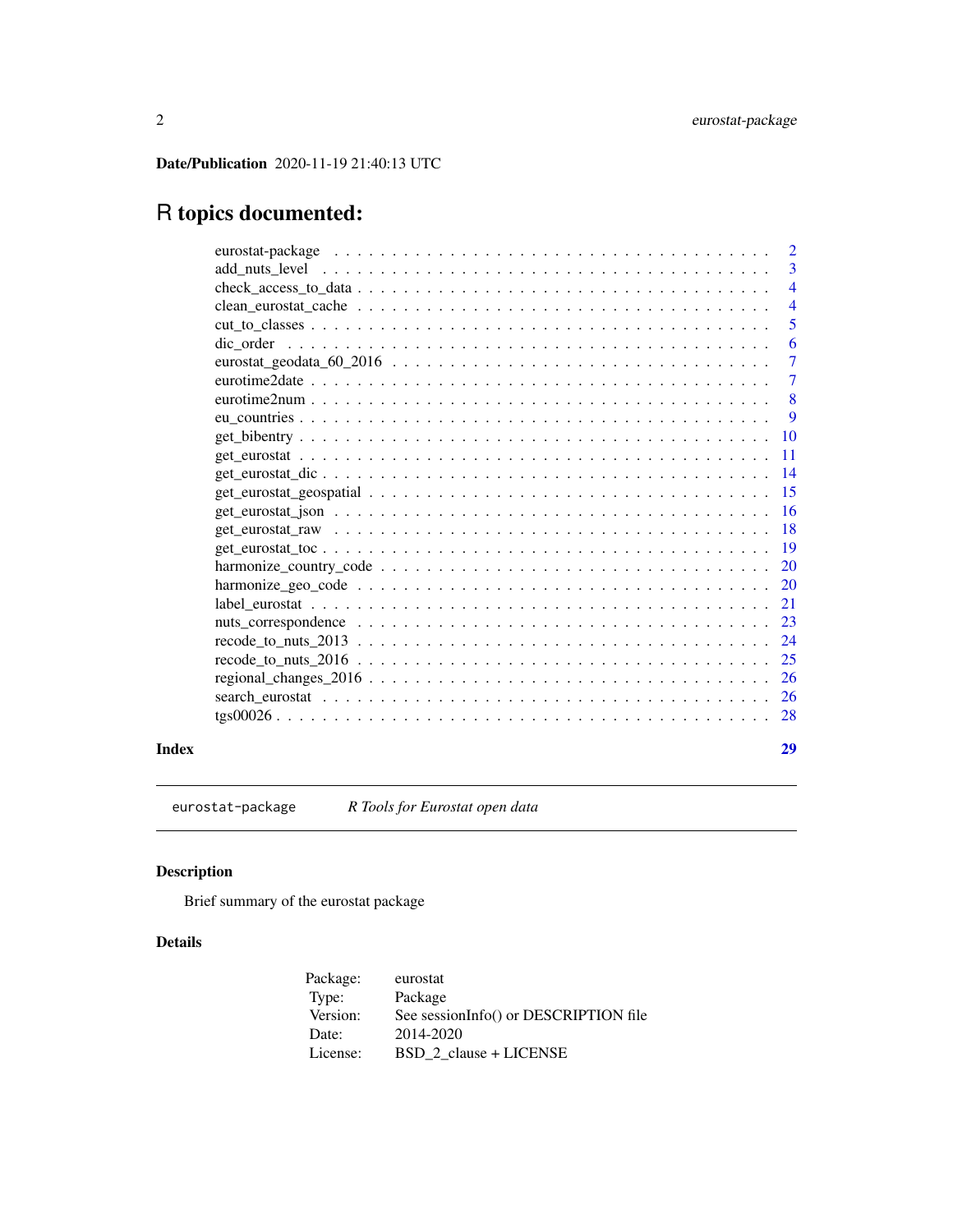LazyLoad: yes

<span id="page-2-0"></span>R Tools for Eurostat Open Data

# Author(s)

Leo Lahti, Janne Huovari, Markus Kainu, Przemyslaw Biecek

# References

See citation("eurostat") <https://ropengov.github.io/eurostat/>

#### Examples

library(eurostat)

add\_nuts\_level *Add the statistical aggregation level to data frame*

# Description

Eurostat regional statistics contain country, and various regional level information. In many cases, for example, when mapping, it is useful to filter out national level data from NUTS2 level regional data, for example.

# Usage

add\_nuts\_level(dat, geo\_labels = "geo")

# Arguments

| dat        | A data frame or tibble returned by get_eurostat. |
|------------|--------------------------------------------------|
| geo_labels | A geographical label, defaults to geo.           |

# Value

a new numeric variable nuts\_level with the numeric value of NUTS level 0 (country), 1 (greater region), 2 (region), 3 (small region).

#### Author(s)

Daniel Antal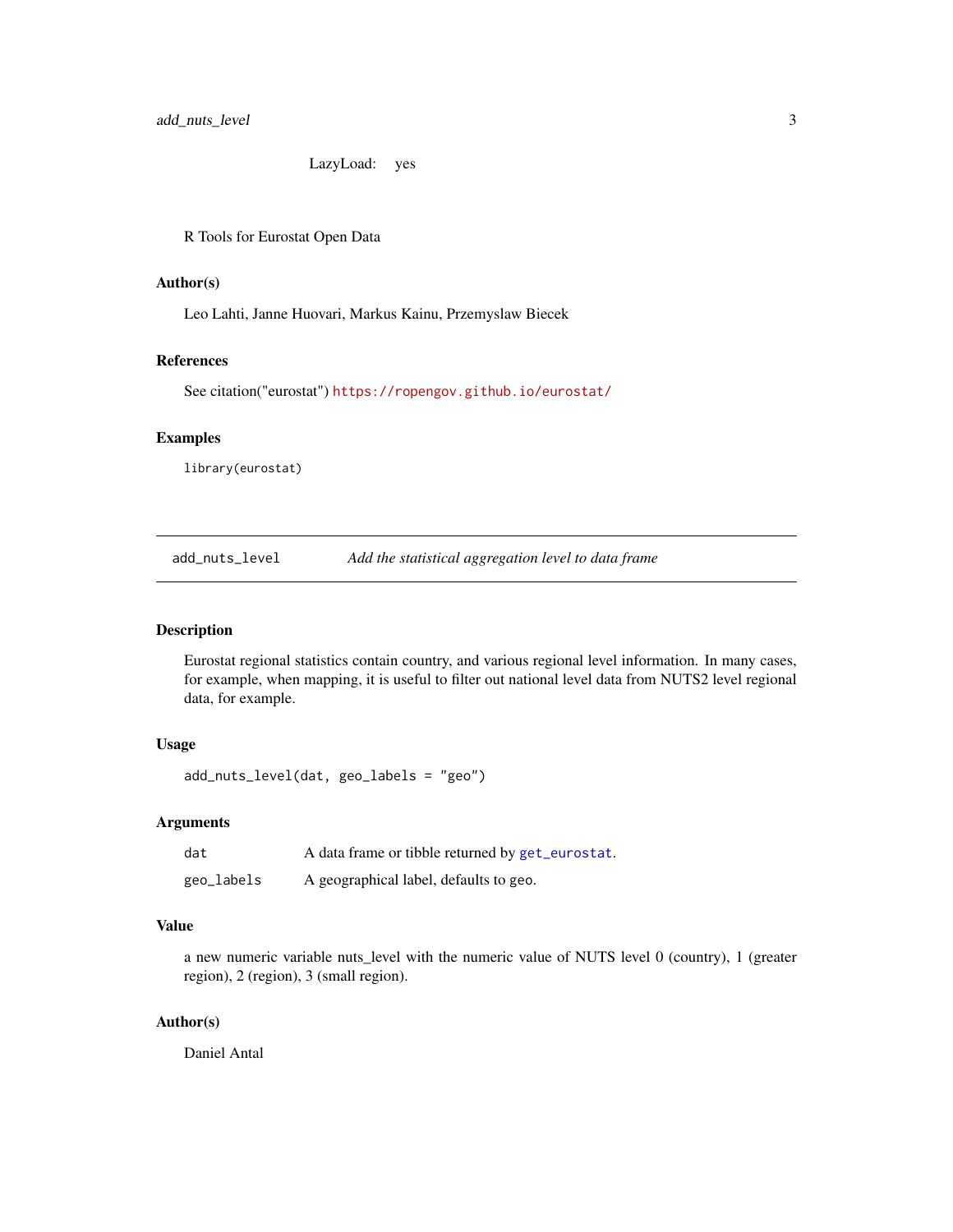# <span id="page-3-0"></span>Examples

```
{
 dat = data.frame (
      geo = c("FR", "IE04", "DEB1C").values = c(1000, 23, 12)
 )
 add_nuts_level(dat)
}
```
check\_access\_to\_data *Check access to ec.europe.eu*

# Description

Check if R has access to resources at http://ec.europa.eu

# Usage

check\_access\_to\_data()

# Value

a logical.

# Author(s)

Markus Kainu <markus.kainu@kapsi.fi>

# Examples

```
## Not run:
 check_access_to_data()
```
## End(Not run)

<span id="page-3-1"></span>clean\_eurostat\_cache *Clean Eurostat Cache*

# Description

Delete all .rds files from the eurostat cache directory. See [get\\_eurostat](#page-10-1) for more on cache.

# Usage

```
clean_eurostat_cache(cache_dir = NULL)
```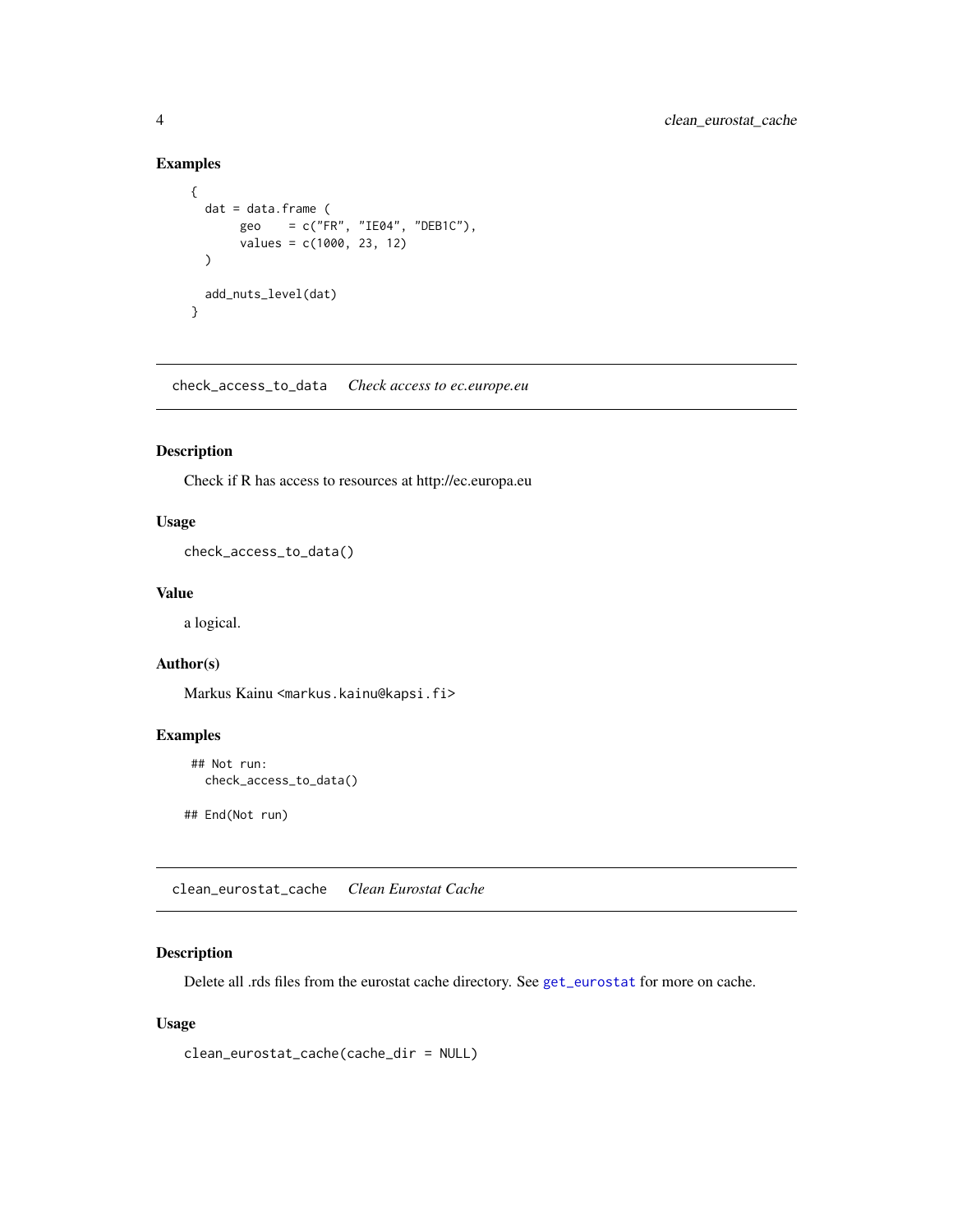#### <span id="page-4-0"></span>Arguments

cache\_dir A path to cache directory. If NULL (default) tries to clean default temporary cache directory.

# Author(s)

Przemyslaw Biecek, Leo Lahti, Janne Huovari and Markus Kainu

#### Examples

clean\_eurostat\_cache()

cut\_to\_classes *Cuts the Values Column into Classes and Polishes the Labels*

# Description

Categorises a numeric vector into automatic or manually defined categories. and polishes the labels ready for used in mapping with merge\_with\_geodata function and ggplot2.

#### Usage

```
cut_to_classes(
 x,
 n = 5,
  style = "equal",
 manual = FALSE,manual_breaks = NULL,
 decimals = 0,nodata_label = "No data"
)
```
# Arguments

| $\mathsf{x}$  | A numeric vector, eg. values variable in data returned by get_eurostat                                                   |
|---------------|--------------------------------------------------------------------------------------------------------------------------|
| n.            | A numeric. number of classes/categories                                                                                  |
| style         | Chosen style: one of "fixed", "sd", "equal", "pretty", "quantile", "kmeans",<br>"hclust", "bclust", "fisher", or "jenks" |
| manual        | Logical. If manual breaks are being used                                                                                 |
| manual_breaks | Numeric vector with manual threshold values                                                                              |
| decimals      | Number of decimals to include with labels                                                                                |
| nodata_label  | String. Text label for NA category.                                                                                      |

#### Value

a factor.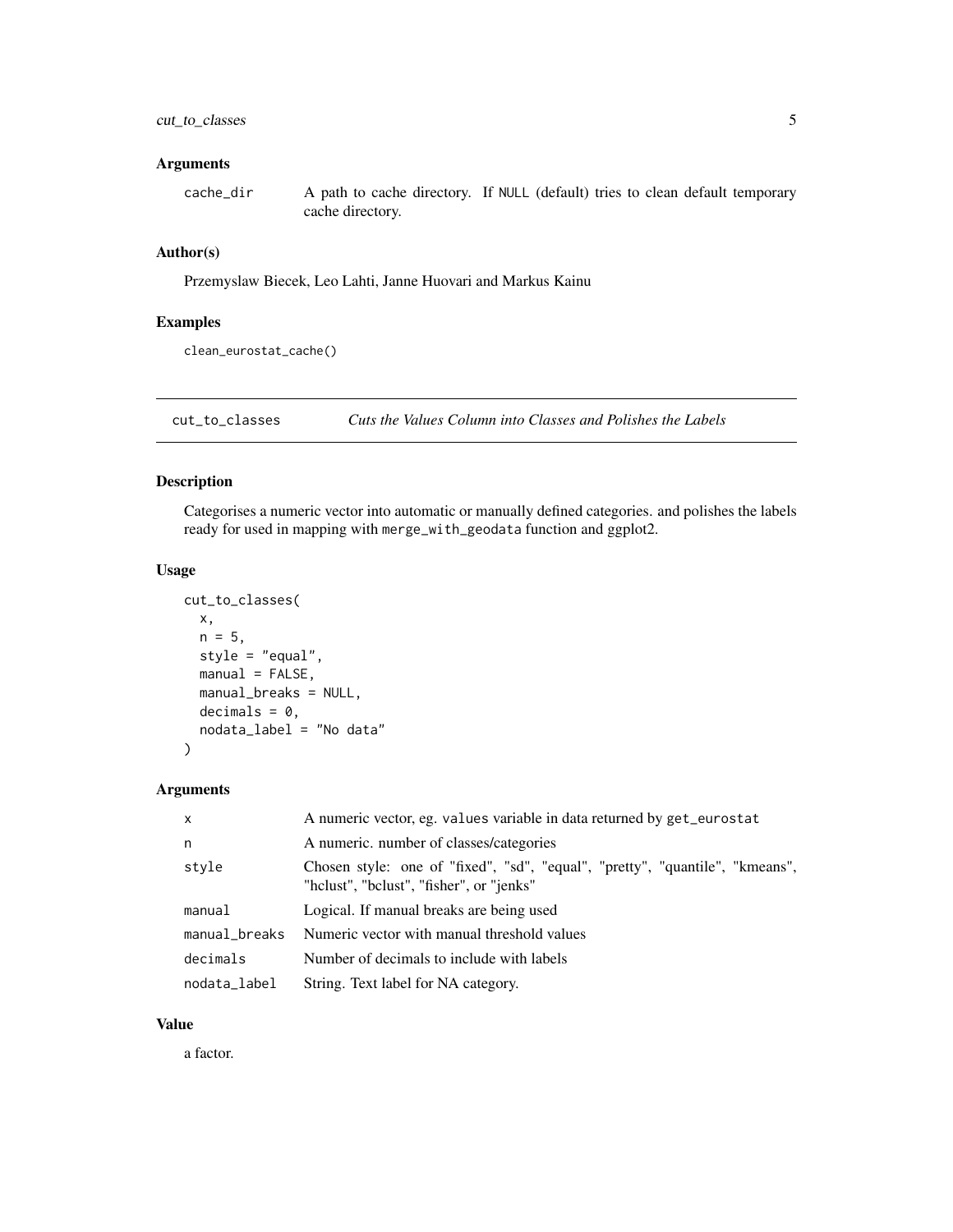#### <span id="page-5-0"></span>Author(s)

Markus Kainu <markuskainu@gmail.com>

#### Examples

```
## Not run:
  #lp <- get_eurostat("nama_aux_lp")
  lp <- get_eurostat("nama_10_lp_ulc")
  lp$class <- cut_to_classes(lp$values, n=5, style="equal", decimals=1)
```
## End(Not run)

dic\_order *Order of Variable Levels from Eurostat Dictionary.*

# Description

Orders the factor levels.

# Usage

dic\_order(x, dic, type)

# Arguments

| x    | a variable (code or labelled) to get order for.                                                                                            |
|------|--------------------------------------------------------------------------------------------------------------------------------------------|
| dic  | a name of the dictionary. Correspond a variable name in the data frame from<br>get_eurostat. Can be also data frame from get_eurostat_dic. |
| type | a type of the x. Could be code or label.                                                                                                   |

#### Details

Some variables, like classifications, have logical or conventional ordering. Eurostat data tables are nor neccessary ordered in this order. The function dic\_order get the ordering from Eurostat classifications dictionaries. The function [label\\_eurostat](#page-20-1) can also order factor levels of labels with argument eu\_order = TRUE.

# Value

A numeric vector of orders.

#### Author(s)

Przemyslaw Biecek, Leo Lahti, Janne Huovari and Markus Kainu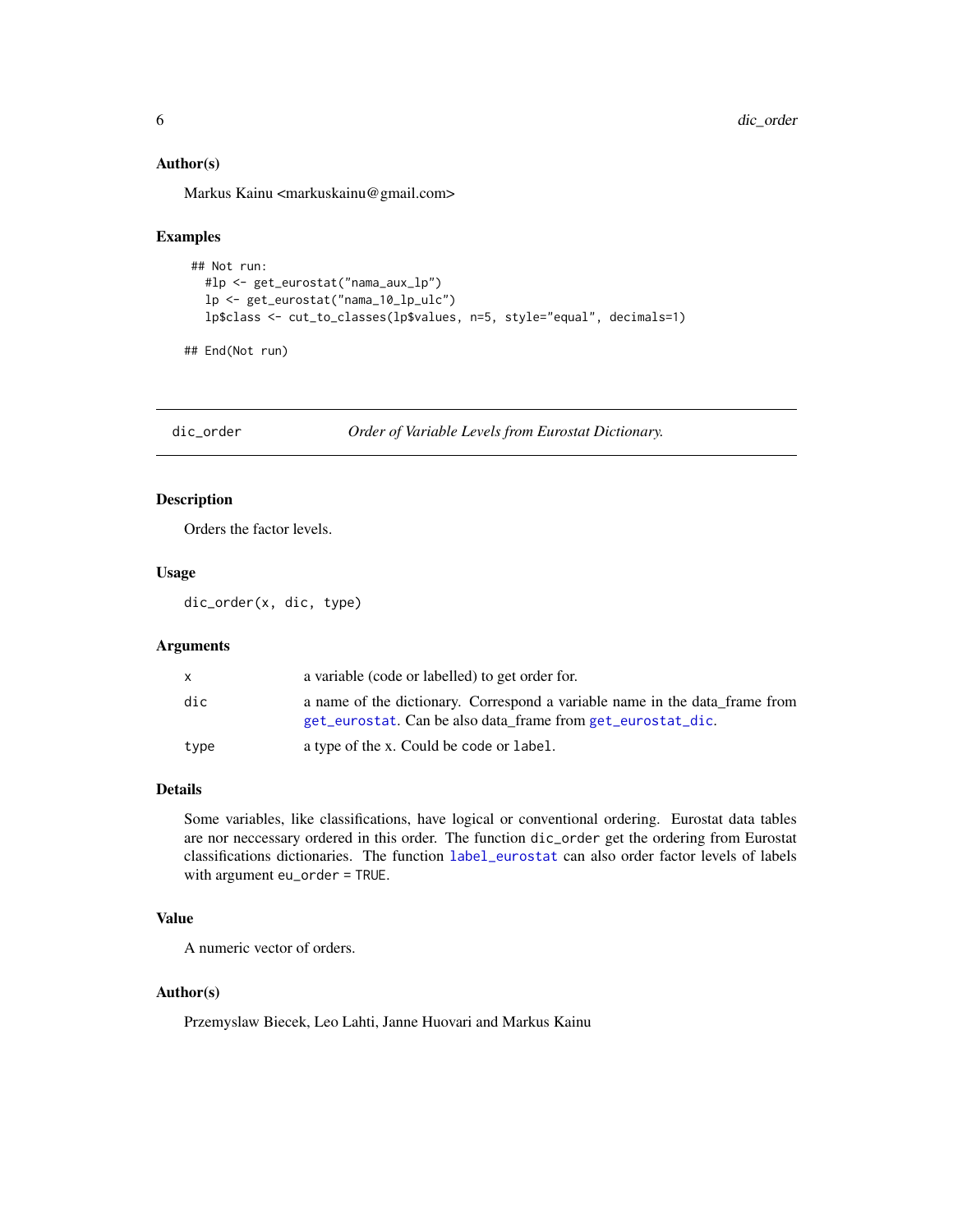<span id="page-6-0"></span>eurostat\_geodata\_60\_2016

*Geospatial data of Europe from Gisco in 1:60 million scale from year 2016*

# Description

Geospatial data of Europe from Gisco in 1:60 million scale from year 2016

# Usage

eurostat\_geodata\_60\_2016

## Format

sf

id Country code in the Eurostat database CNTRY\_CODE Country code NUTS\_NAME NUTS name in local language LEVL\_CODE NUTS code FID Country code NUTS\_ID NUTS code geometry geospatial information geo NUTS code

#### Source

<http://ec.europa.eu/eurostat/web/gisco/geodata/reference-data/administrative-units-statistical-units>

<span id="page-6-1"></span>eurotime2date *Date Conversion from Eurostat Time Format*

## Description

Date conversion from Eurostat time format. A function to convert Eurostat time values to objects of class [Date](#page-0-0) representing calendar dates.

#### Usage

eurotime2date(x, last = FALSE)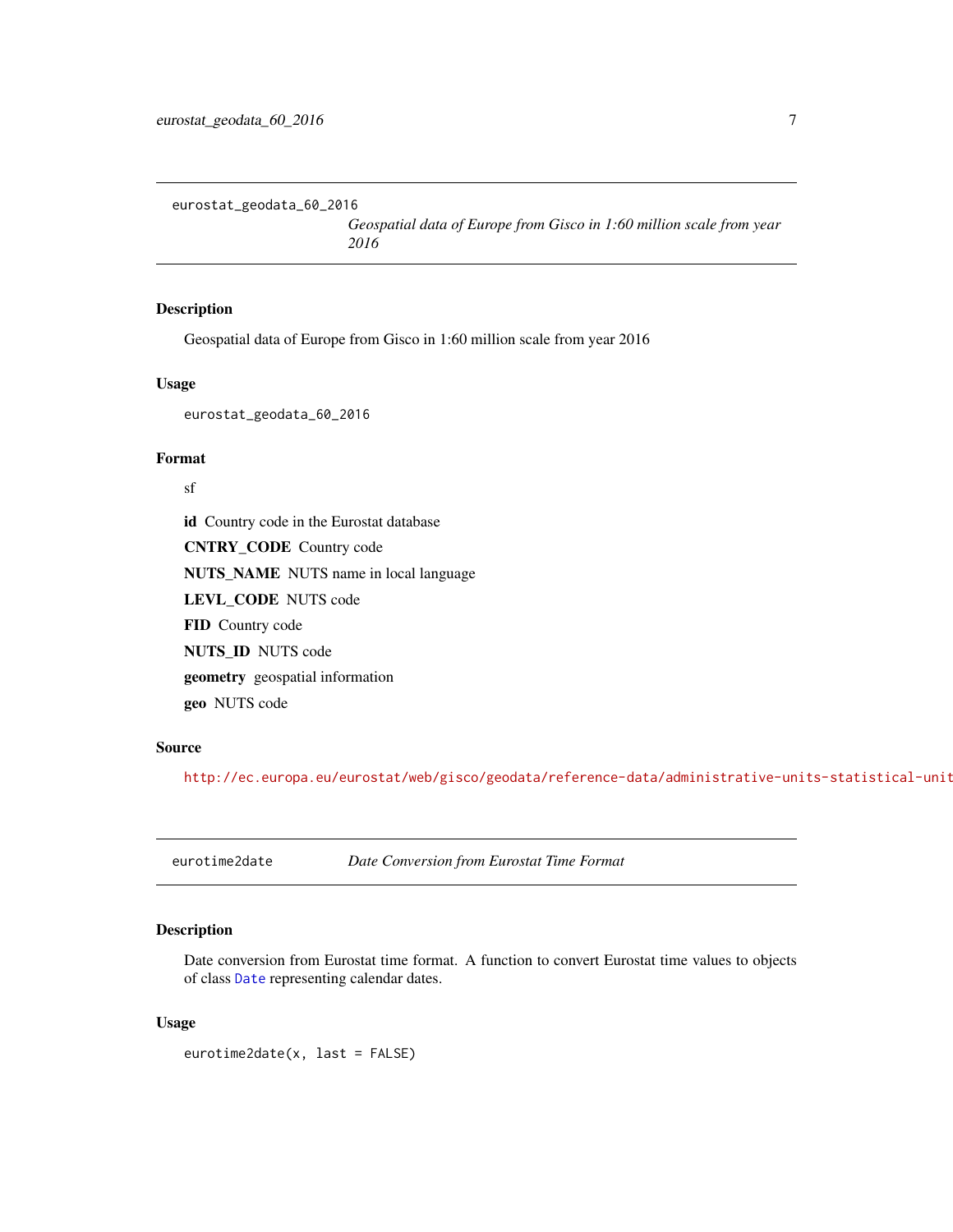#### <span id="page-7-0"></span>Arguments

|      | a charter string with time information in Eurostat time format.                        |
|------|----------------------------------------------------------------------------------------|
| last | a logical. If FALSE (default) the date is the first date of the period (month, quarter |
|      | or year). If TRUE the date is the last date of the period.                             |

#### Value

an object of class [Date](#page-0-0).

# Author(s)

Janne Huovari <janne.huovari@ptt.fi>

# References

See citation("eurostat").

#### Examples

```
## Not run:
  na_q <- get_eurostat("namq_10_pc", time_format = "raw")
  na_q$time <- eurotime2date(x = na_q$time)
  un <- get_eurostat("une_rt_m", time_format = "raw")
  un$time <- eurotime2date(x = un$time)
  na_a <- get_eurostat("nama_10_pc", time_format = "raw")
  na_a$time <- eurotime2date(x = na_a$time)
  eur_d <- get_eurostat("ert_bil_eur_d", time_format = "raw")
  eur_d$time <- eurotime2date(x = eur_d$time)
## End(Not run)
```
<span id="page-7-1"></span>

eurotime2num *Conversion of Eurostat Time Format to Numeric*

# Description

A conversion of a Eurostat time format to numeric.

#### Usage

```
eurotime2num(x)
```
#### Arguments

x a charter string with time information in Eurostat time format.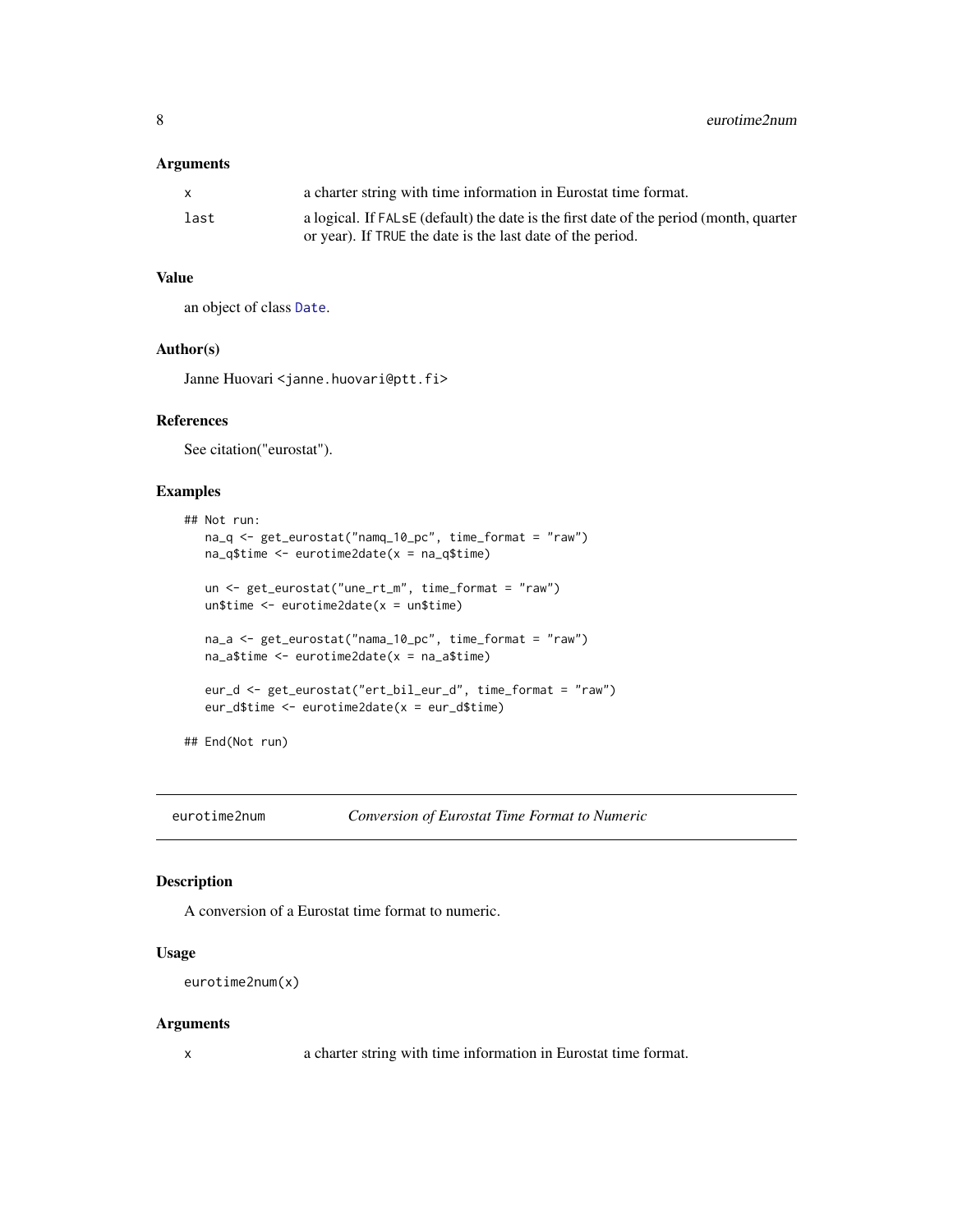# <span id="page-8-0"></span>eu\_countries 9

# Details

Bi-annual, quarterly and monthly data is presented as fraction of the year in beginning of the period. Conversion of daily data is not supported.

# Value

see [as.numeric](#page-0-0).

# Author(s)

Janne Huovari <janne.huovari@ptt.fi>

# Examples

```
## Not run:
  na_q <- get_eurostat("namq_10_pc", time_format = "raw")
  na_q$time <- eurotime2num(x = na_q$time)
  un <- get_eurostat("une_rt_m", time_format = "raw")
  un$time <- eurotime2num(x = un$time)
  na_a <- get_eurostat("nama_10_pc", time_format = "raw")
  na_a$time <- eurotime2num(x = na_a$time)
## End(Not run)
```
eu\_countries *Countries and Country Codes*

#### Description

Countries and country codes in EU, Euro area, EFTA and EU candidate countries.

#### Usage

eu\_countries

ea\_countries

efta\_countries

eu\_candidate\_countries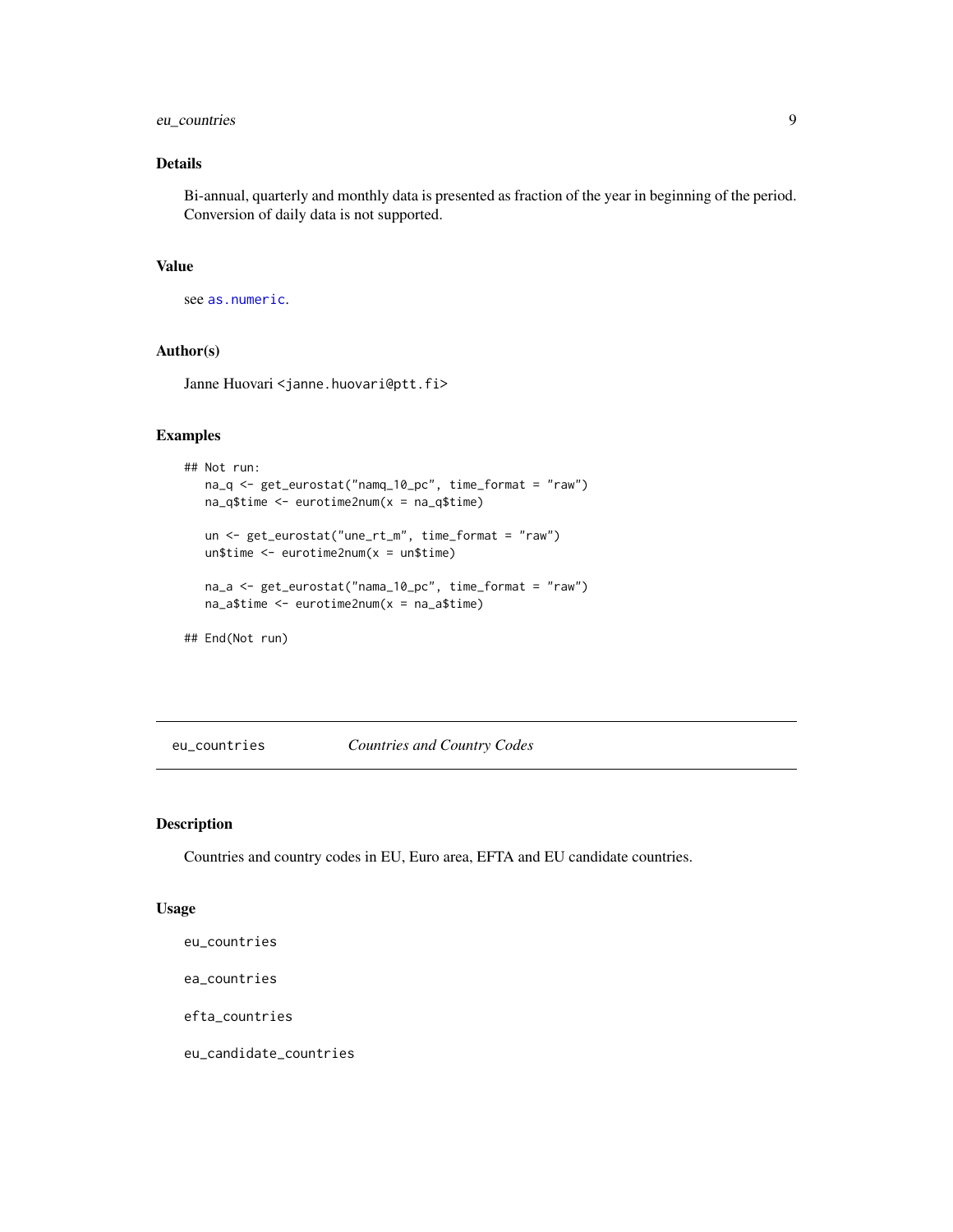# Format

A data\_frame:

code Country code in the Eurostat database

name Country name in English

label Country name in the Eurostat database

An object of class data. frame with 19 rows and 3 columns.

An object of class data. frame with 4 rows and 3 columns.

An object of class data. frame with 5 rows and 3 columns.

#### Source

[http://ec.europa.eu/eurostat/statistics-explained/index.php/Tutorial:Country\\_cod](http://ec.europa.eu/eurostat/statistics-explained/index.php/Tutorial:Country_codes_and_protocol_order)es\_ [and\\_protocol\\_order](http://ec.europa.eu/eurostat/statistics-explained/index.php/Tutorial:Country_codes_and_protocol_order), [http://ec.europa.eu/eurostat/statistics-explained/index.php/](http://ec.europa.eu/eurostat/statistics-explained/index.php/Glossary:Euro_area) [Glossary:Euro\\_area](http://ec.europa.eu/eurostat/statistics-explained/index.php/Glossary:Euro_area)

get\_bibentry *Create A Data Bibliography*

# Description

Creates a bibliography from selected Eurostat data files, including last Eurostat update, URL access data, and optional keywords set by the user.

# Usage

get\_bibentry(code, keywords = NULL, format = "Biblatex")

#### Arguments

| code     | A Eurostat data code or a vector of Eurostat data codes as character or factor.          |
|----------|------------------------------------------------------------------------------------------|
| keywords | A list of keywords to be added to the entries. Defaults to NULL.                         |
| format   | Default is 'Biblatex', alternatives are 'bibentry' or 'Bibtex' (not case sen-<br>sitive. |

# Value

a bibentry, Bibtex or Biblatex object.

#### Author(s)

Daniel Antal, Przemyslaw Biecek

<span id="page-9-0"></span>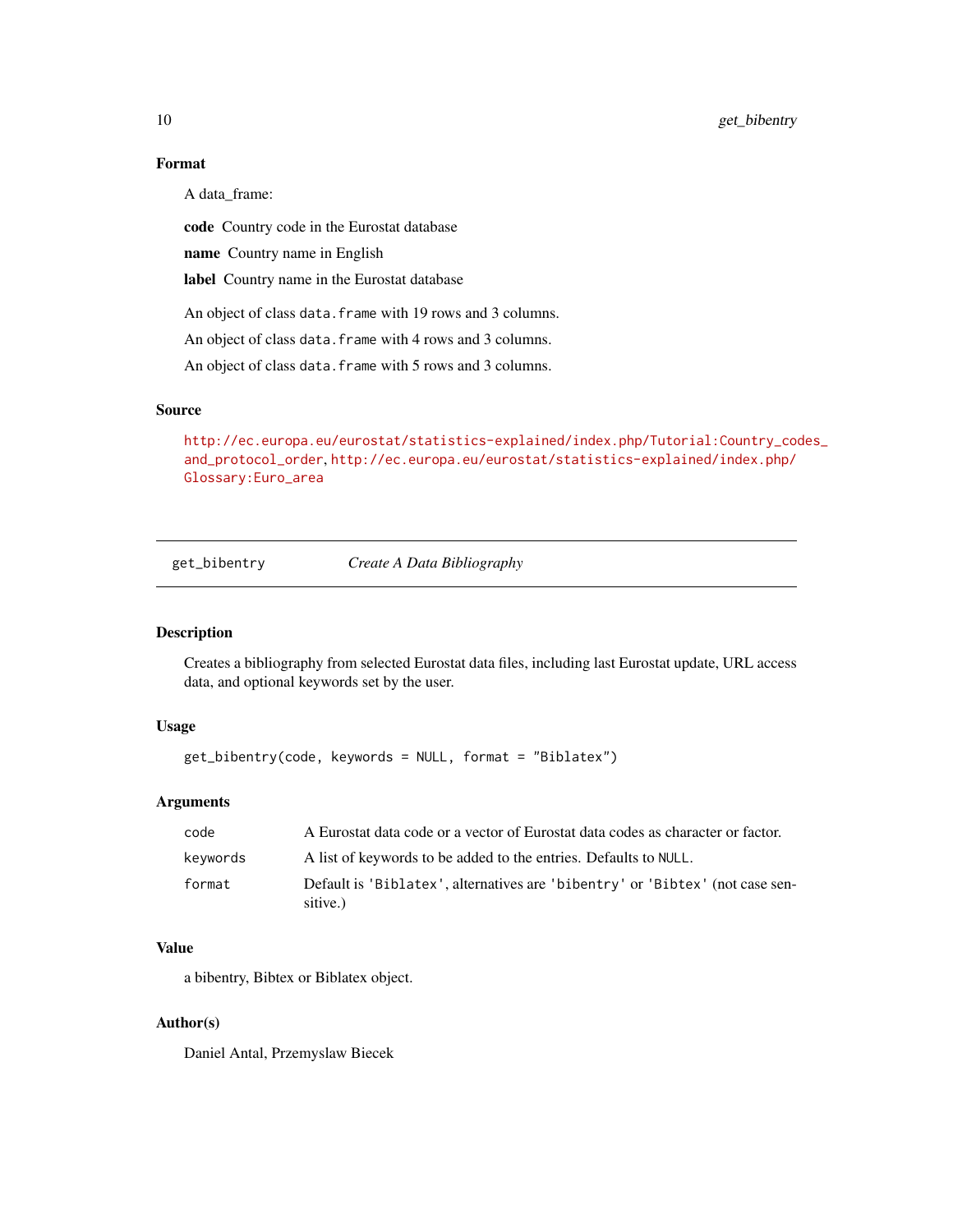# <span id="page-10-0"></span>get\_eurostat 11

# Examples

```
## Not run:
  my_bibliography <- get_bibentry (
       code = c("tran_hv_frtra", "t2020_rk310","tec00001") ,
        keywords = list ( c("railways", "freight", "transport"),
                          c("railways", "passengers", "modal split") ),
        format = "Biblatex" )
  # readLines ( my_bibliograhy, "eurostat_data.bib")
## End(Not run)
```
<span id="page-10-1"></span>get\_eurostat *Read Eurostat Data*

## Description

Download data sets from Eurostat <https://ec.europa.eu/eurostat/>.

#### Usage

```
get_eurostat(
  id,
  time_format = "date",
 filters = "none",
  type = "code",select_time = NULL,
  cache = TRUE,update_cache = FALSE,
  cache_dir = NULL,
  compress_file = TRUE,
  stringsAsFactors = FALSE,
 keepFlags = FALSE,
  ...
)
```
#### Arguments

| id          | A code name for the dataset of interest. See search eurostat or details for<br>how to get code.                                                                                                                                                                                                                                              |
|-------------|----------------------------------------------------------------------------------------------------------------------------------------------------------------------------------------------------------------------------------------------------------------------------------------------------------------------------------------------|
| time format | a string giving a type of the conversion of the time column from the eurostat<br>format. A "date" (default) convers to a Date with a first date of the period.<br>A "date_last" convers to a Date with a last date of the period. A "num" con-<br>vers to a numeric and "raw" does not do conversion. See eurotime2date and<br>eurotime2num. |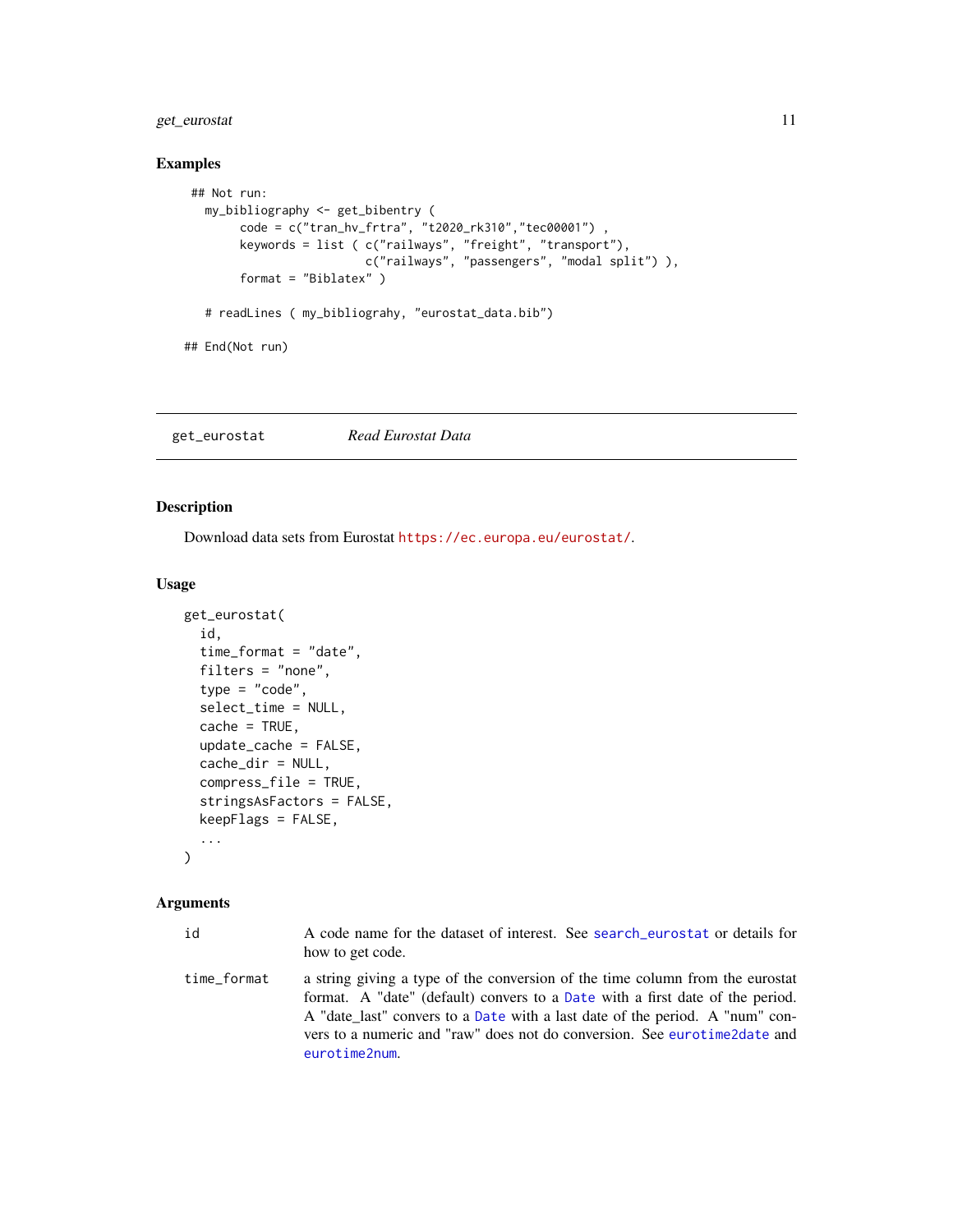<span id="page-11-0"></span>

| filters          | a "none" (default) to get a whole dataset or a named list of filters to get just<br>part of the table. Names of list objects are Eurostat variable codes and values<br>are vectors of observation codes. If NULL the whole dataset is returned via API.<br>More on details. See more on filters and limitations per query via API from for<br>get_eurostat_json.                                 |
|------------------|--------------------------------------------------------------------------------------------------------------------------------------------------------------------------------------------------------------------------------------------------------------------------------------------------------------------------------------------------------------------------------------------------|
| type             | A type of variables, "code" (default) or "label".                                                                                                                                                                                                                                                                                                                                                |
| select_time      | a character symbol for a time frequence or NULL, which is used by default<br>as most datasets have just one time frequency. For datasets with multiple time<br>frequencies, select the desired time format with: $Y =$ annual, $S =$ semi-annual, Q<br>$=$ quarterly, $M =$ monthly. For all frequencies in same data frame time_format<br>= "raw" should be used.                               |
| cache            | a logical whether to do caching. Default is TRUE. Affects only queries from the<br>bulk download facility.                                                                                                                                                                                                                                                                                       |
| update_cache     | a logical whether to update cache. Can be set also with options (eurostat_update<br>$= TRUE$                                                                                                                                                                                                                                                                                                     |
| cache_dir        | a path to a cache directory. The directory must exist. The NULL (default) uses<br>and creates 'eurostat' directory in the temporary directory from tempdir. The<br>directory can also be set with option eurostat_cache_dir.                                                                                                                                                                     |
| compress_file    | a logical whether to compress the RDS-file in caching. Default is TRUE.                                                                                                                                                                                                                                                                                                                          |
| stringsAsFactors |                                                                                                                                                                                                                                                                                                                                                                                                  |
|                  | if TRUE (the default) variables are converted to factors in original Eurostat order.<br>If FALSE they are returned as a character.                                                                                                                                                                                                                                                               |
| keepFlags        | a logical whether the flags (e.g. "confidential", "provisional") should be kept in<br>a separate column or if they can be removed. Default is FALSE. For flag values<br>see: http://ec.europa.eu/eurostat/data/database/information. Also<br>possible non-real zero "On" is indicated in flags column. Flags are not available<br>for eurostat API, so keepFlags can not be used with a filters. |
| $\cdots$         | further argument for get_eurostat_json.                                                                                                                                                                                                                                                                                                                                                          |

#### Details

Data sets are downloaded from [the Eurostat bulk download facility](http://ec.europa.eu/eurostat/estat-navtree-portlet-prod/BulkDownloadListing) or from The Eurostat Web Services [JSON API.](http://ec.europa.eu/eurostat/web/json-and-unicode-web-services) If only the table id is given, the whole table is downloaded from the bulk download facility. If also filters are defined the JSON API is used.

The bulk download facility is the fastest method to download whole datasets. It is also often the only way as the JSON API has limitation of maximum 50 sub-indicators at time and whole datasets usually exceeds that. Also, it seems that multi frequency datasets can only be retrived via bulk download facility and the select\_time is not available for JSON API method.

If your connection is thru a proxy, you probably have to set proxy parameters to use JSON API, see [get\\_eurostat\\_json](#page-15-1).

By default datasets from the bulk download facility are cached as they are often rather large. Caching is not (currently) possible for datasets from JSON API. Cache files are stored in a temporary directory by default or in a named directory if cache\_dir or option eurostat\_cache\_dir is defined. The cache can be emptied with [clean\\_eurostat\\_cache](#page-3-1).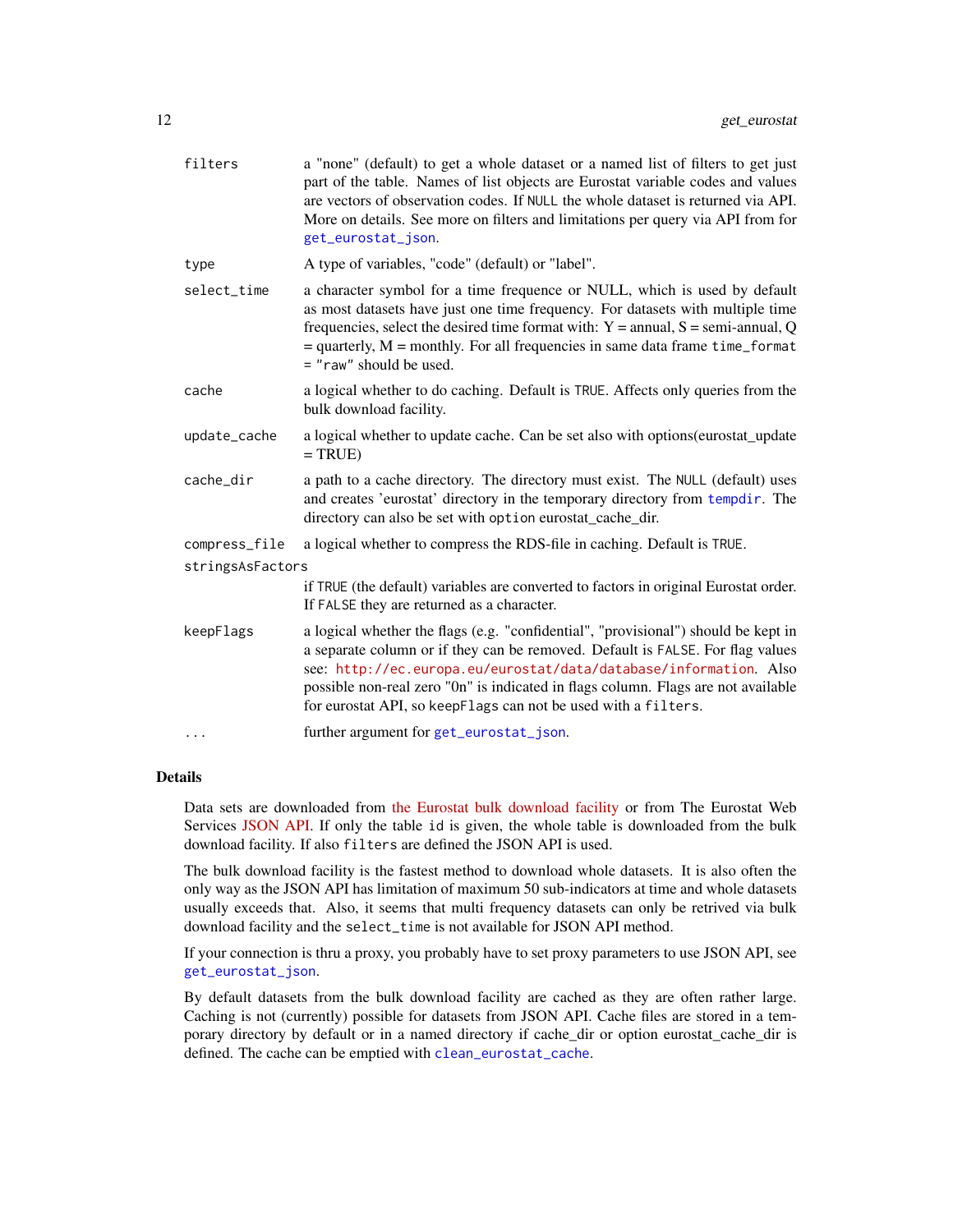#### <span id="page-12-0"></span>get\_eurostat 13

The id, a code, for the dataset can be searched with the [search\\_eurostat](#page-25-1) or from the Eurostat database <http://ec.europa.eu/eurostat/data/database>. The Eurostat database gives codes in the Data Navigation Tree after every dataset in parenthesis.

## Value

a tibble. One column for each dimension in the data, the time column for a time dimension and the values column for numerical values. Eurostat data does not include all missing values and a treatment of missing values depend on source. In bulk download facility missing values are dropped if all dimensions are missing on particular time. In JSON API missing values are dropped only if all dimensions are missing on all times. The data from bulk download facility can be completed for example with [complete](#page-0-0).

#### Author(s)

Przemyslaw Biecek, Leo Lahti, Janne Huovari and Markus Kainu

#### References

See citation("eurostat").

#### See Also

[search\\_eurostat](#page-25-1), [label\\_eurostat](#page-20-1)

#### Examples

```
k <- get_eurostat("nama_10_lp_ulc")
## Not run:
k <- get_eurostat("nama_10_lp_ulc", time_format = "num")
k <- get_eurostat("nama_10_lp_ulc", update_cache = TRUE)
dir.create(file.path(tempdir(), "r_cache"))
k <- get_eurostat("nama_10_lp_ulc",
                  cache_dir = file.path(tempdir(), "r_cache"))
options(eurostat_update = TRUE)
k <- get_eurostat("nama_10_lp_ulc")
options(eurostat_update = FALSE)
options(eurostat_cache_dir = file.path(tempdir(), "r_cache"))
k <- get_eurostat("nama_10_lp_ulc")
k <- get_eurostat("nama_10_lp_ulc", cache = FALSE)
k <- get_eurostat("avia_gonc", select_time = "Y", cache = FALSE)
dd <- get_eurostat("nama_10_gdp",
                     filters = list(geo = "FI",
                                   na_item = "B1GQ",
                                    unit = "CLV_110")
```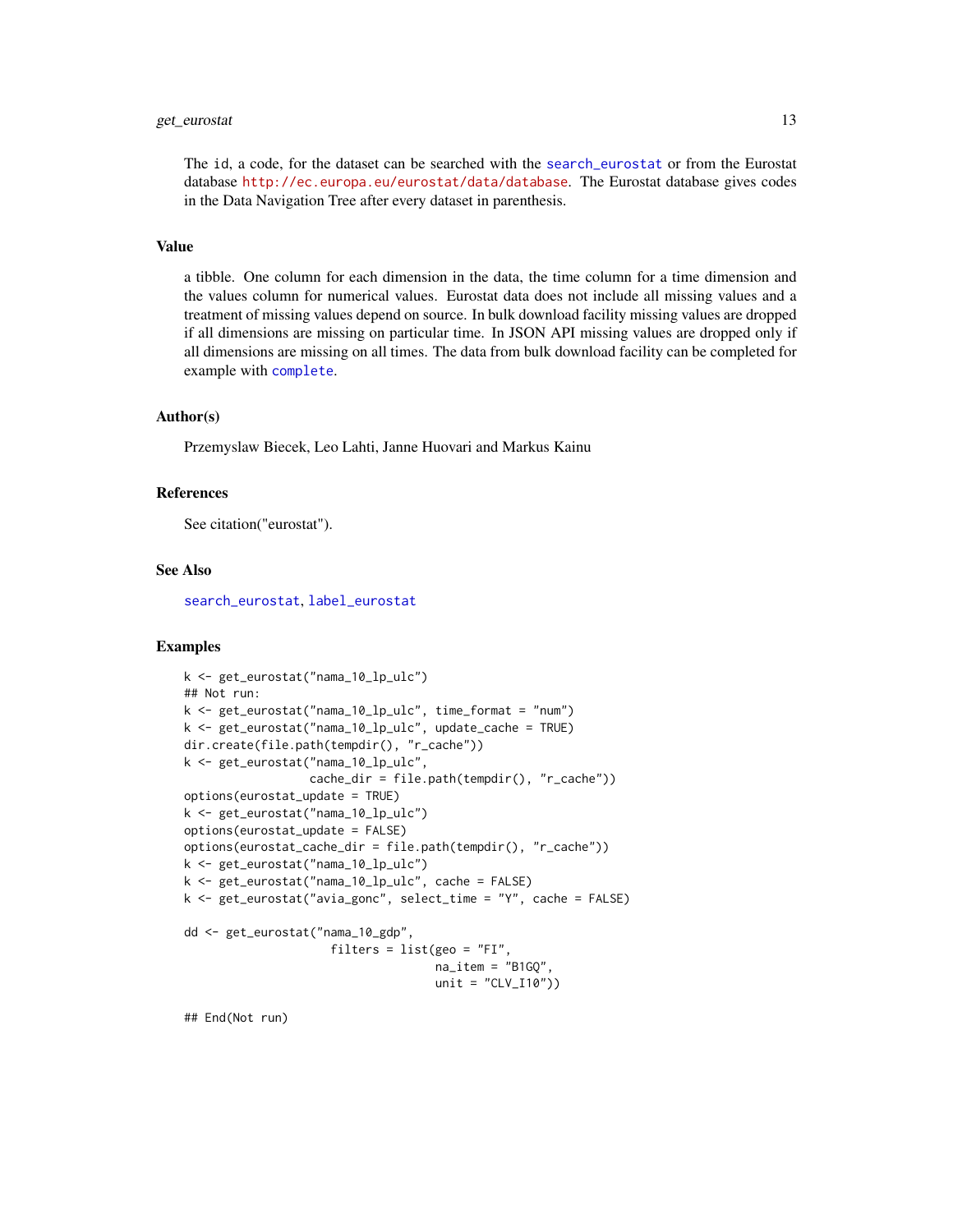<span id="page-13-1"></span><span id="page-13-0"></span>get\_eurostat\_dic *Download Eurostat Dictionary*

# Description

Download a Eurostat dictionary.

# Usage

```
get_eurostat_dic(dictname, lang = "en")
```
# Arguments

| dictname | A character, dictionary for the variable to be downloaded.         |
|----------|--------------------------------------------------------------------|
| lang     | A character, language code. Options: "en" (default) / "fr" / "de". |

#### Details

For given coded variable from Eurostat <https://ec.europa.eu/eurostat/>. The dictionaries link codes with human-readable labels. To translate codes to labels, use [label\\_eurostat](#page-20-1).

# Value

tibble with two columns: code names and full names.

# Author(s)

Przemyslaw Biecek and Leo Lahti<leo.lahti@iki.fi>. Thanks to Wietse Dol for contributions.

# References

See citation("eurostat").

# See Also

[label\\_eurostat](#page-20-1), [get\\_eurostat](#page-10-1), [search\\_eurostat](#page-25-1).

# Examples

```
## Not run:
      tmp <- get_eurostat_dic("crop_pro")
      head(tmp)
      tmp <- get_eurostat_dic("crop_pro", lang = "fr")
## End(Not run)
```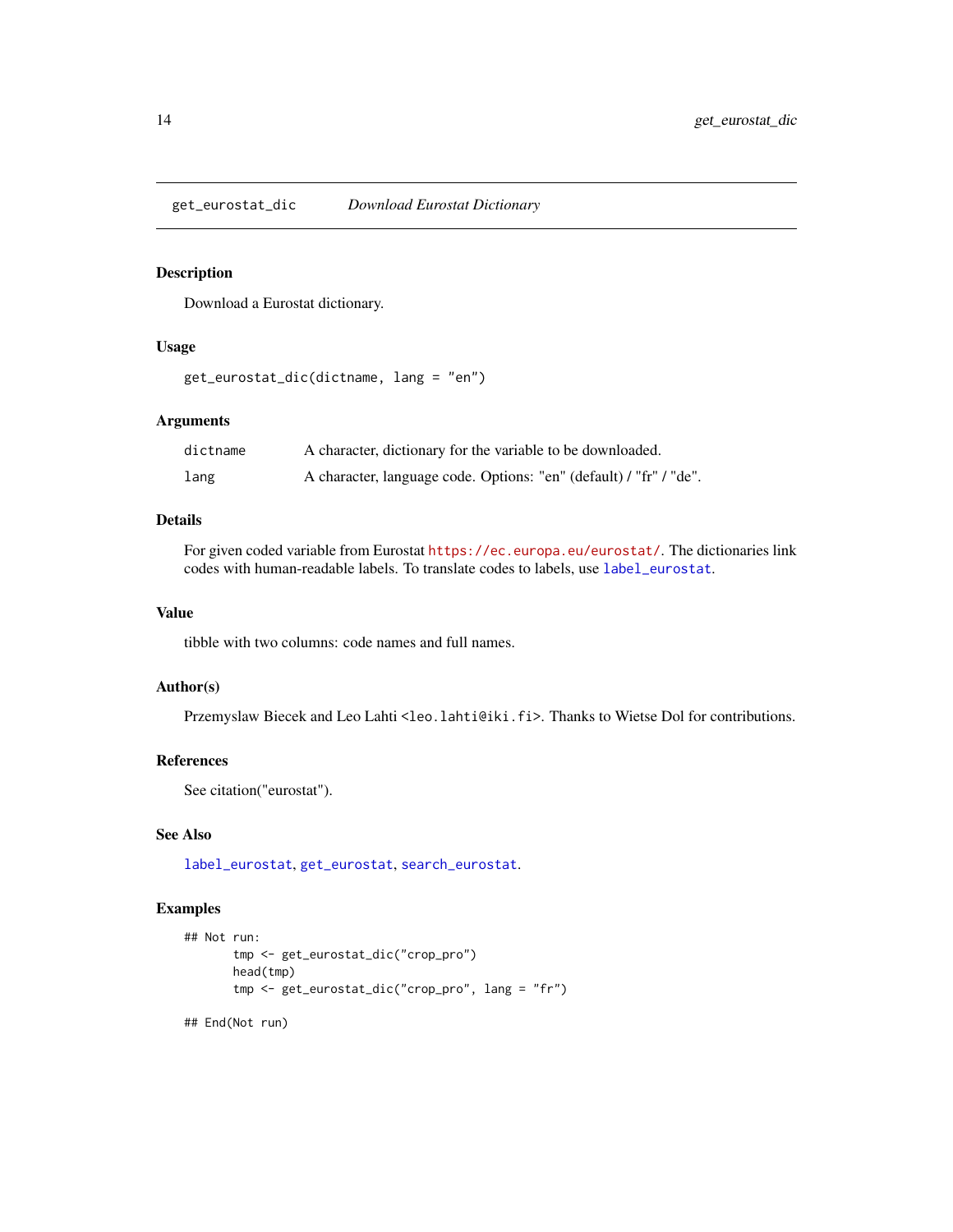<span id="page-14-0"></span>get\_eurostat\_geospatial

*Download Geospatial Data from GISCO*

# Description

Downloads either a simple features (sf), SpatialPolygonDataFrame or a data\_frame preprocessed using broom::tidy().

# Usage

```
get_eurostat_geospatial(
 output_class = "sf",
 resolution = "60",
 nuts_level = "all",
 year = "2016",
 cache = TRUE,update_cache = FALSE,
 cache_dir = NULL,
 crs = "4326"
)
```
# Arguments

| output_class | A string. Class of object returned, either sf simple features, df (data_frame)<br>or spdf (SpatialPolygonDataFrame)                                                                                                         |
|--------------|-----------------------------------------------------------------------------------------------------------------------------------------------------------------------------------------------------------------------------|
| resolution   | Resolution of the geospatial data. One of "60" (1:60million), "20" (1:20million)<br>"10" $(1:10$ million) "03" $(1:3$ million) or "01" $(1:1$ million).                                                                     |
| nuts_level   | Level of NUTS classification of the geospatial data. One of "0", "1", "2", "3" or<br>"all" (mimics the original behaviour)                                                                                                  |
| year         | NUTS release year. One of "2003", "2006", "2010", "2013", "2016" or "2021"                                                                                                                                                  |
| cache        | a logical whether to do caching. Default is TRUE. Affects only queries from the<br>bulk download facility.                                                                                                                  |
| update_cache | a locigal whether to update cache. Can be set also with options (eurostat_update<br>$= TRUE$                                                                                                                                |
| cache_dir    | a path to a cache directory. The directory have to exist. The NULL (default)<br>uses and creates 'eurostat' directory in the temporary directory from tempdir.<br>Directory can also be set with option eurostat_cache_dir. |
| crs          | projection of the map: 4-digit EPSG code. One of:                                                                                                                                                                           |
|              | $\cdot$ "4326" - WGS84                                                                                                                                                                                                      |
|              | • "3035" - ETRS89 / ETRS-LAEA                                                                                                                                                                                               |
|              | • "3857" - Pseudo-Mercator                                                                                                                                                                                                  |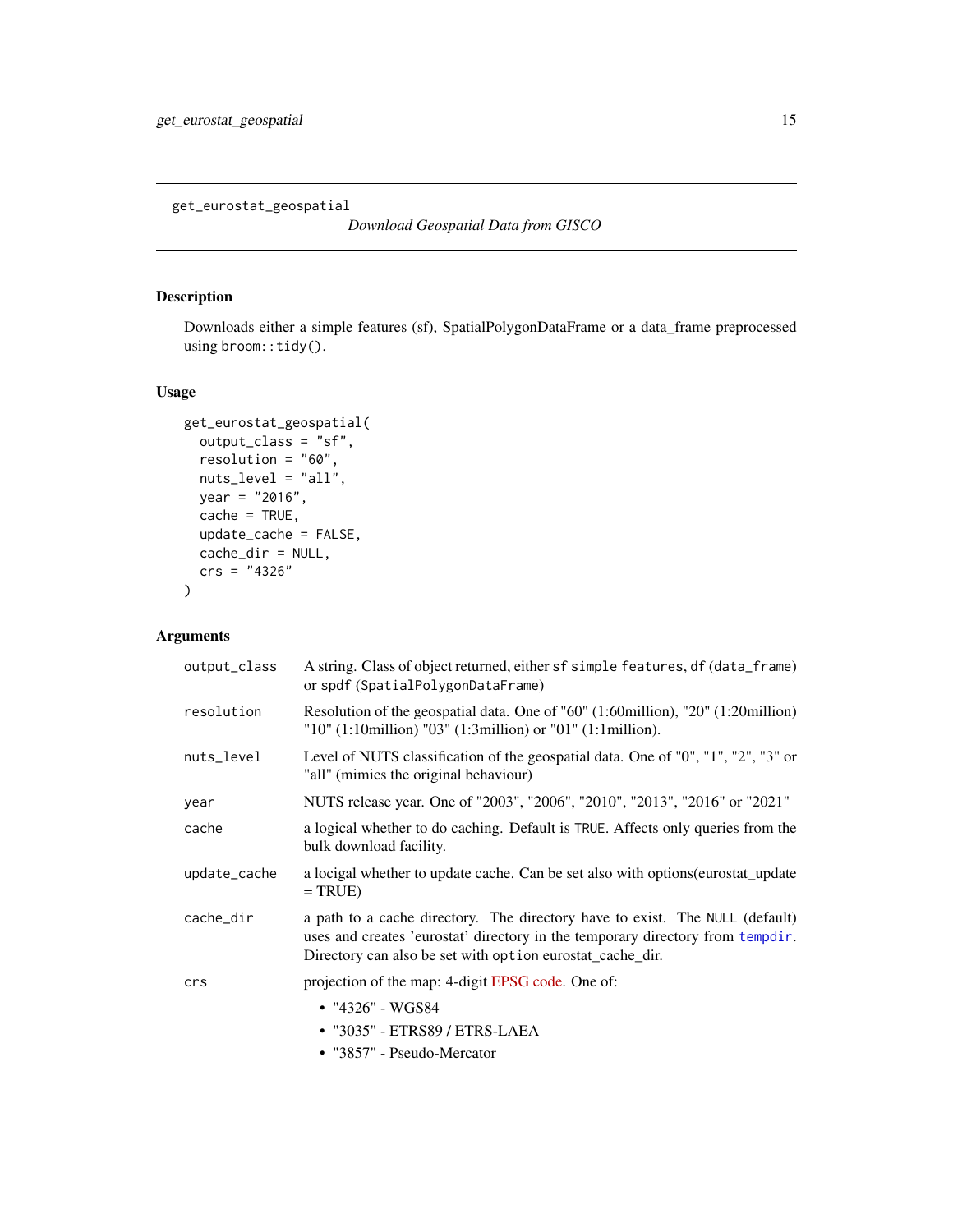# <span id="page-15-0"></span>Details

```
The data source URL is http://ec.europa.eu/eurostat/web/gisco/geodata/reference-data/
administrative-units-statistical-units.
```
#### Value

a sf, data\_frame or SpatialPolygonDataFrame.

# Author(s)

Markus Kainu <markuskainu@gmail.com>

#### Examples

```
sf <- get_eurostat_geospatial(output_class = "sf", resolution = "60", nuts_level = "all")
 df <- get_eurostat_geospatial(output_class = "df", resolution = "20", nuts_level = "0")
 ## Not run:
  spdf <- get_eurostat_geospatial(output_class = "spdf", resolution = "10", nuts_level = "3")
## End(Not run)
```
<span id="page-15-1"></span>get\_eurostat\_json *Get Data from Eurostat API in JSON*

#### Description

Retrieve data from Eurostat API in JSON format.

#### Usage

```
get_eurostat_json(
  id,
  filter = NULL,type = c("code", "label", "both"),
  lang = c("en", "fr", "de"),
  stringsAsFactors = FALSE,
  ...
\lambda
```
#### Arguments

| id      | A code name for the dataset of interested. See the table of contents of eurostat<br>datasets for more details.                                                                                                                                                                                                                                                                                |
|---------|-----------------------------------------------------------------------------------------------------------------------------------------------------------------------------------------------------------------------------------------------------------------------------------------------------------------------------------------------------------------------------------------------|
| filters | A named list of filters. Names of list objects are Eurostat variable codes and<br>$\mathbf{A}$ , $\mathbf{A}$ , $\mathbf{A}$ , $\mathbf{A}$ , $\mathbf{A}$ , $\mathbf{A}$ , $\mathbf{A}$ , $\mathbf{A}$ , $\mathbf{A}$ , $\mathbf{A}$ , $\mathbf{A}$ , $\mathbf{A}$ , $\mathbf{A}$ , $\mathbf{A}$ , $\mathbf{A}$ , $\mathbf{A}$ , $\mathbf{A}$ , $\mathbf{A}$ , $\mathbf{A}$ , $\mathbf{A}$ , |

values are vectors of observation codes. If NULL (default) the whole dataset is returned. See details for more on filters and limitations per query.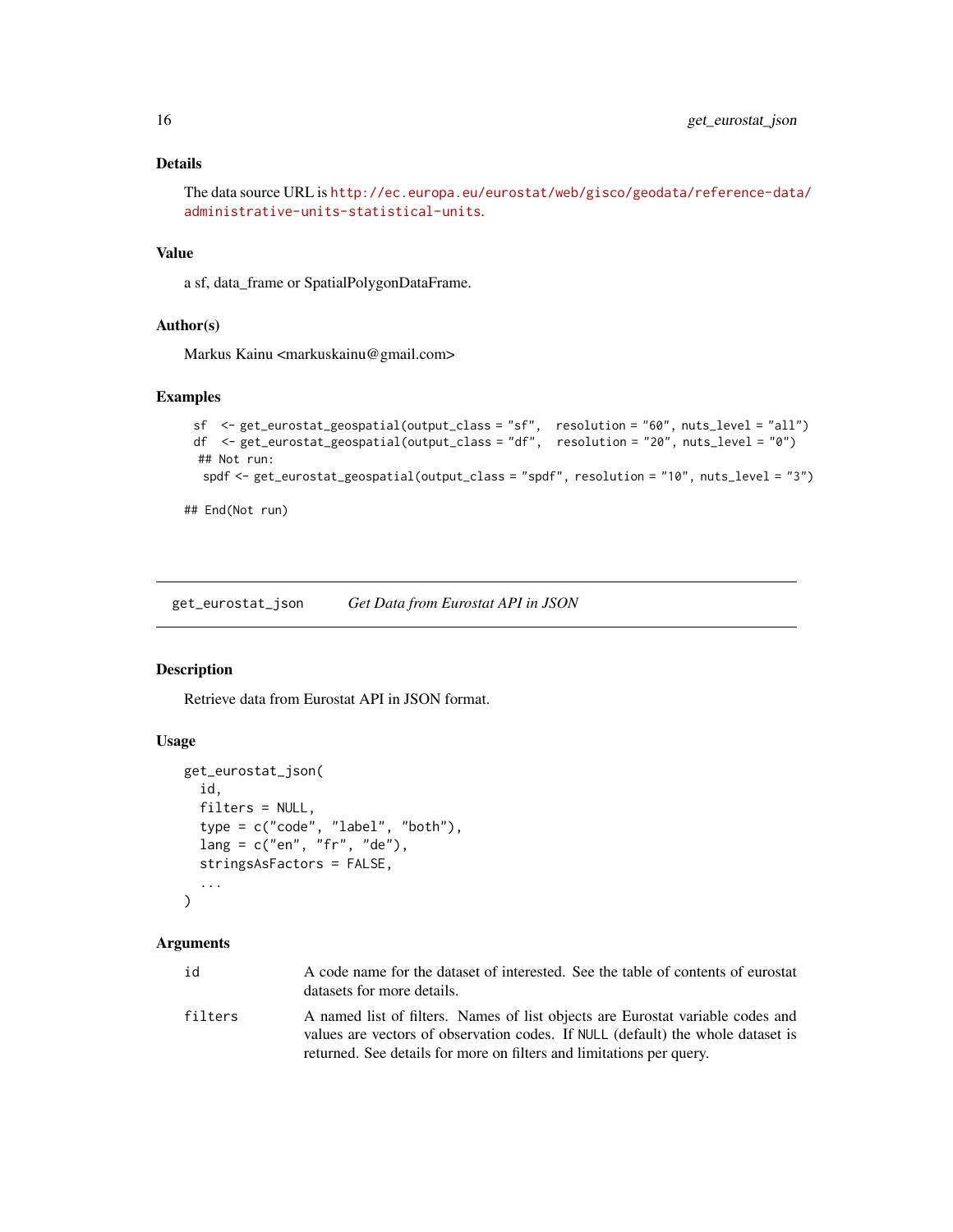<span id="page-16-0"></span>

| type                    | A type of variables, "code" (default), "label" or "both". The "both" will return a<br>data frame with named vectors, labels as values and codes as names. |  |
|-------------------------|-----------------------------------------------------------------------------------------------------------------------------------------------------------|--|
| lang                    | A language used for metadata (en/fr/de).                                                                                                                  |  |
| stringsAsFactors        |                                                                                                                                                           |  |
|                         | if TRUE (the default) variables are converted to factors in original Eurostat order.<br>If FALSE they are returned as a character.                        |  |
| $\cdot$ $\cdot$ $\cdot$ | Other arguments passed on to GET. For example a proxy parameters, see details.                                                                            |  |
|                         |                                                                                                                                                           |  |

# Details

Data to retrieve from [The Eurostat Web Services](http://ec.europa.eu/eurostat/web/json-and-unicode-web-services) can be specified with filters. Normally, it is better to use JSON query through [get\\_eurostat](#page-10-1), than to use [get\\_eurostat\\_json](#page-15-1) directly.

Queries are limited to 50 sub-indicators at a time. A time can be filtered with fixed "time" filter or with "sinceTimePeriod" and "lastTimePeriod" filters. A sinceTimePeriod = 2000 returns observations from 2000 to a last available. A lastTimePeriod = 10 returns a 10 last observations.

To use a proxy to connect, a [use\\_proxy](#page-0-0) can be passed to [GET](#page-0-0). For example get\_eurostat\_json(id,filters,config = httr::use\_proxy(url,port,username,password)).

## Value

A dataset as a data\_frame.

#### Author(s)

Przemyslaw Biecek, Leo Lahti, Janne Huovari and Markus Kainu

#### References

See citation("eurostat").

#### Examples

```
## Not run:
  tmp <- get_eurostat_json("cdh_e_fos")
  # nama_gdp_c has been discontinued since 2/2018 and this example has ceased working.
  yy <- get_eurostat_json(id = "nama_gdp_c", filters = list(geo=c("EU28", "FI"),
                                                       unit="EUR_HAB",
                                                       indic_na="B1GM"))
```
## End(Not run)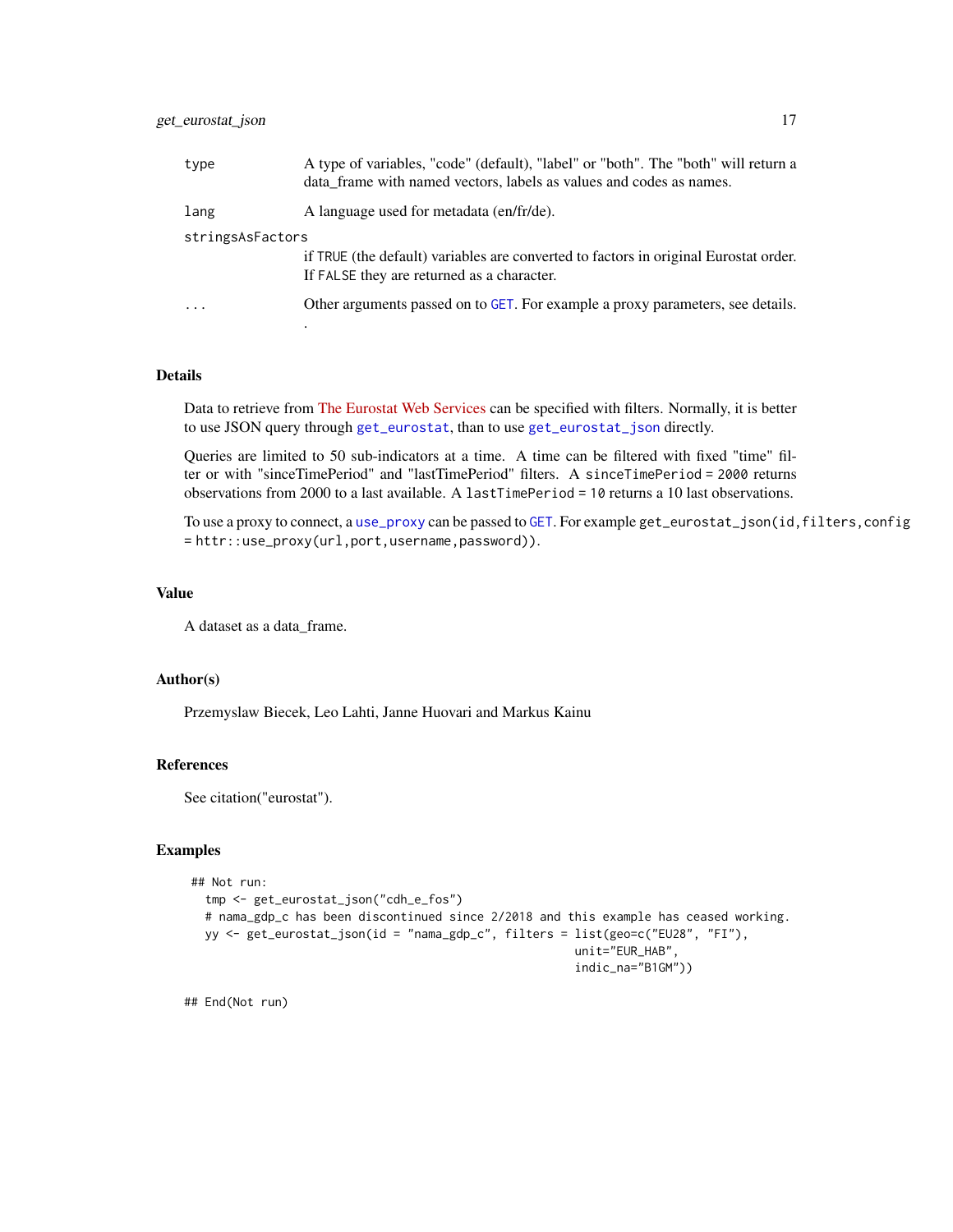<span id="page-17-0"></span>

#### Description

Download data from the eurostat database.

#### Usage

get\_eurostat\_raw(id)

#### Arguments

id A code name for the dataset of interested. See the table of contents of eurostat datasets for more details.

# Details

Data is downloaded from <http://ec.europa.eu/eurostat/estat-navtree-portlet-prod/BulkDownloadListing> and transformed into tabular format.

# Value

A dataset in tibble format. First column contains comma separated codes of cases. Other columns usually corresponds to years and column names are years with preceding X. Data is in character format as it contains values together with eurostat flags for data.

# Author(s)

Przemyslaw Biecek, Leo Lahti and Janne Huovari

#### References

see citation("eurostat")

# See Also

[get\\_eurostat](#page-10-1).

### Examples

```
## Not run:
  tmp <- eurostat:::get_eurostat_raw("educ_iste")
  head(tmp)
```
## End(Not run)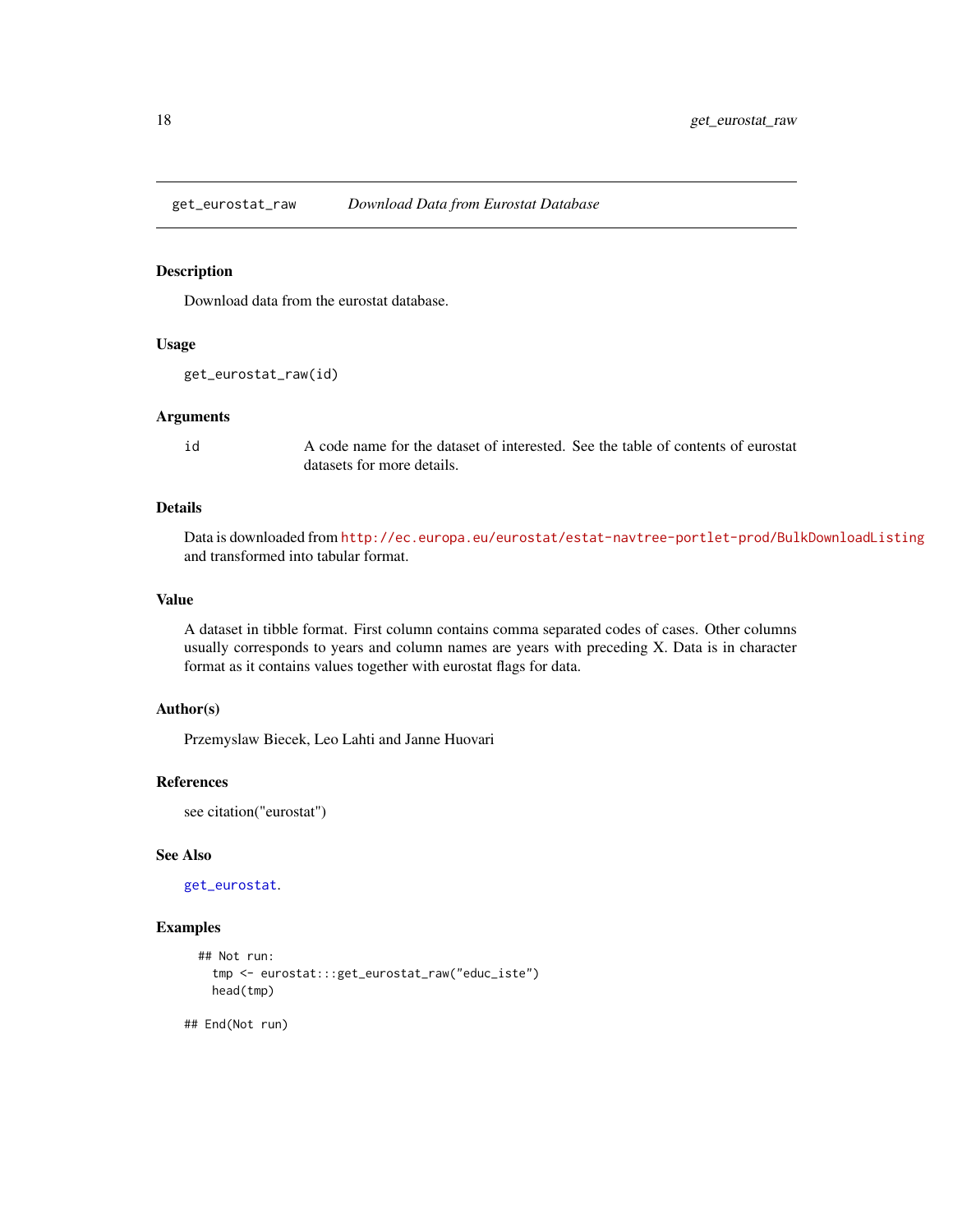<span id="page-18-1"></span><span id="page-18-0"></span>get\_eurostat\_toc *Download Table of Contents of Eurostat Data Sets*

#### Description

Download table of contents (TOC) of eurostat datasets.

#### Usage

```
get_eurostat_toc()
```
# Details

The TOC is downloaded from [http://ec.europa.eu/eurostat/estat-navtree-portlet-prod/](http://ec.europa.eu/eurostat/estat-navtree-portlet-prod/BulkDownloadListing?sort=1&file=table_of_contents_en.txt) [BulkDownloadListing?sort=1&file=table\\_of\\_contents\\_en.txt](http://ec.europa.eu/eurostat/estat-navtree-portlet-prod/BulkDownloadListing?sort=1&file=table_of_contents_en.txt). The values in column 'code' should be used to download a selected dataset.

#### Value

A tibble with eight columns

- titleThe name of dataset of theme
- codeThe codename of dataset of theme, will be used by the eurostat and get\_eurostat\_raw functions.
- typeIs it a dataset, folder or table.
- last.update.of.data, last.table.structure.change, data.start, data.endDates.

## Author(s)

Przemyslaw Biecek and Leo Lahti <ropengov-forum@googlegroups.com>

#### References

See citation("eurostat").

## See Also

[get\\_eurostat](#page-10-1), [search\\_eurostat](#page-25-1).

#### Examples

## Not run: tmp <- get\_eurostat\_toc(); head(tmp)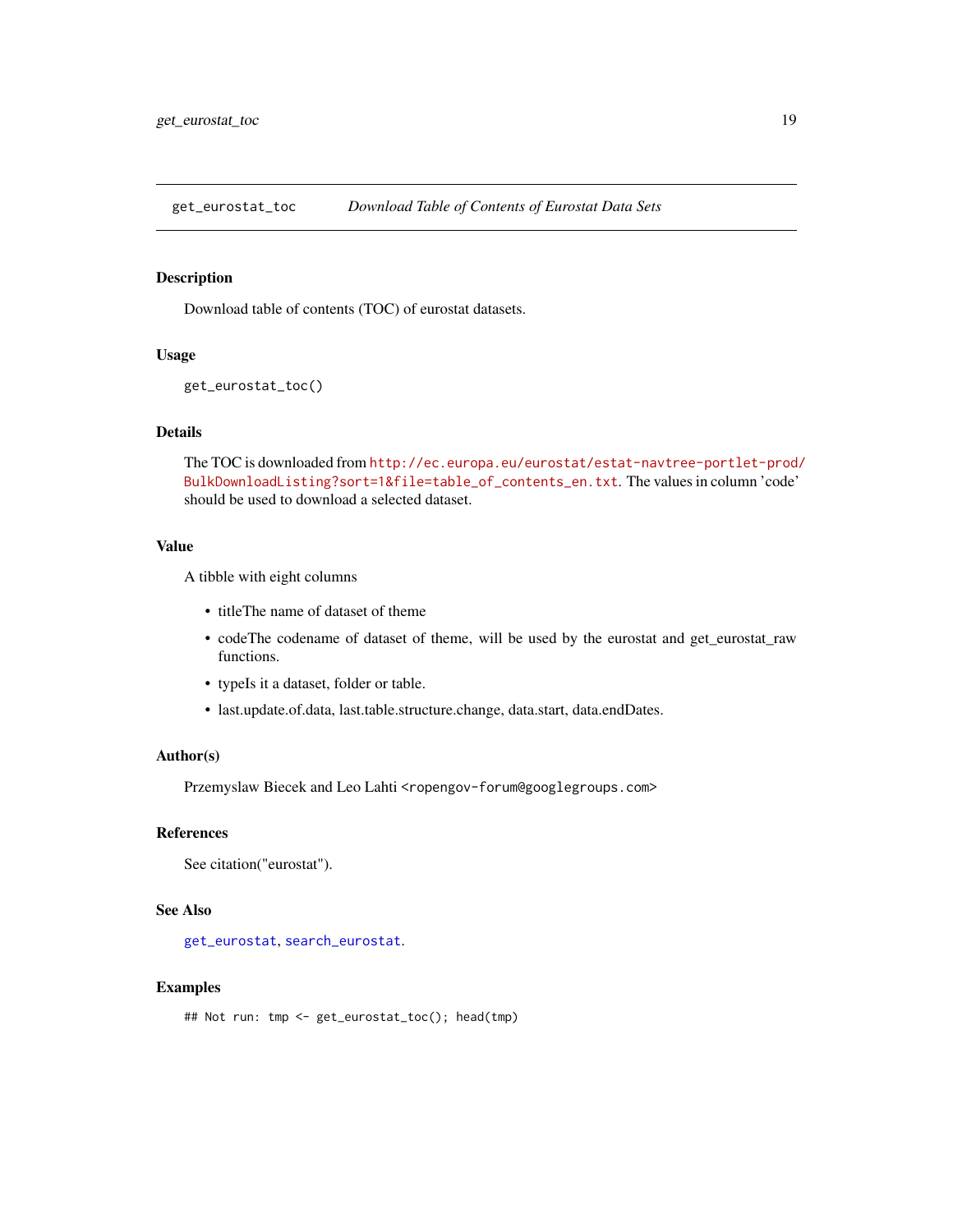<span id="page-19-0"></span>harmonize\_country\_code

*Harmonize Country Code*

#### Description

The European Commission and the Eurostat generally uses ISO 3166-1 alpha-2 codes with two exceptions: EL (not GR) is used to represent Greece, and UK (not GB) is used to represent the United Kingdom. This function turns country codes into to ISO 3166-1 alpha-2.

#### Usage

harmonize\_country\_code(x)

#### Arguments

x A character or a factor vector of eurostat countycodes.

#### Value

a vector.

#### Author(s)

Janne Huovari <janne.huovari@ptt.fi>

#### Examples

```
## Not run:
  lp <- get_eurostat("nama_10_lp_ulc")
  lp$geo <- harmonize_country_code(lp$geo)
```

```
## End(Not run)
```
<span id="page-19-1"></span>harmonize\_geo\_code *Harmonize NUTS region codes that changed with the* NUTS2016 *definition*

# Description

Eurostat mixes NUTS2013 and NUTS2016 geographic label codes in the 'geo' column, which creates time-wise comparativity issues. This function checks if you data is affected by this problem and gives information on what to do.

#### Usage

```
harmonize_geo_code(dat)
```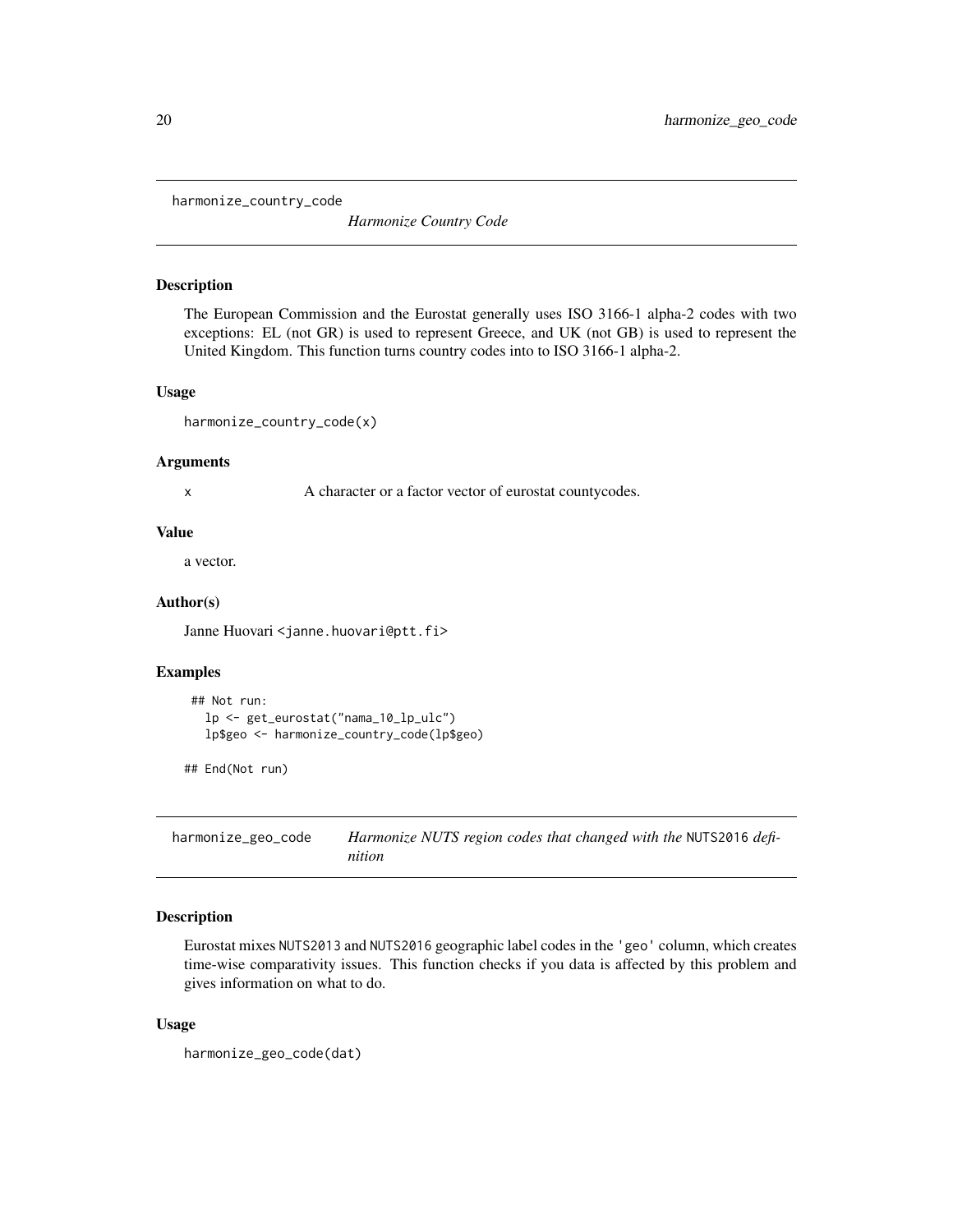# <span id="page-20-0"></span>label\_eurostat 21

# Arguments

dat A Eurostat data frame downloaded with [get\\_eurostat](#page-10-1)

# Value

An augmented data frame that explains potential problems and possible solutions.

# Author(s)

Daniel Antal

# Examples

```
## Not run:
 dat <- eurostat::tgs00026
 harmonize_geo_code(dat)
```

```
## End(Not run)
```
<span id="page-20-1"></span>label\_eurostat *Get Eurostat Codes*

## Description

Get definitions for Eurostat codes from Eurostat dictionaries.

# Usage

```
label_eurostat(
  x,
 dic = NULL,
  code = NULL,
  eu_order = FALSE,
  lang = "en",countrycode = NULL,
  countrycode_nomatch = NULL,
  custom_dic = NULL,
  fix_duplicated = FALSE
\mathcal{L}label_eurostat_vars(x, lang = "en")
label_eurostat_tables(x, lang = "en")
```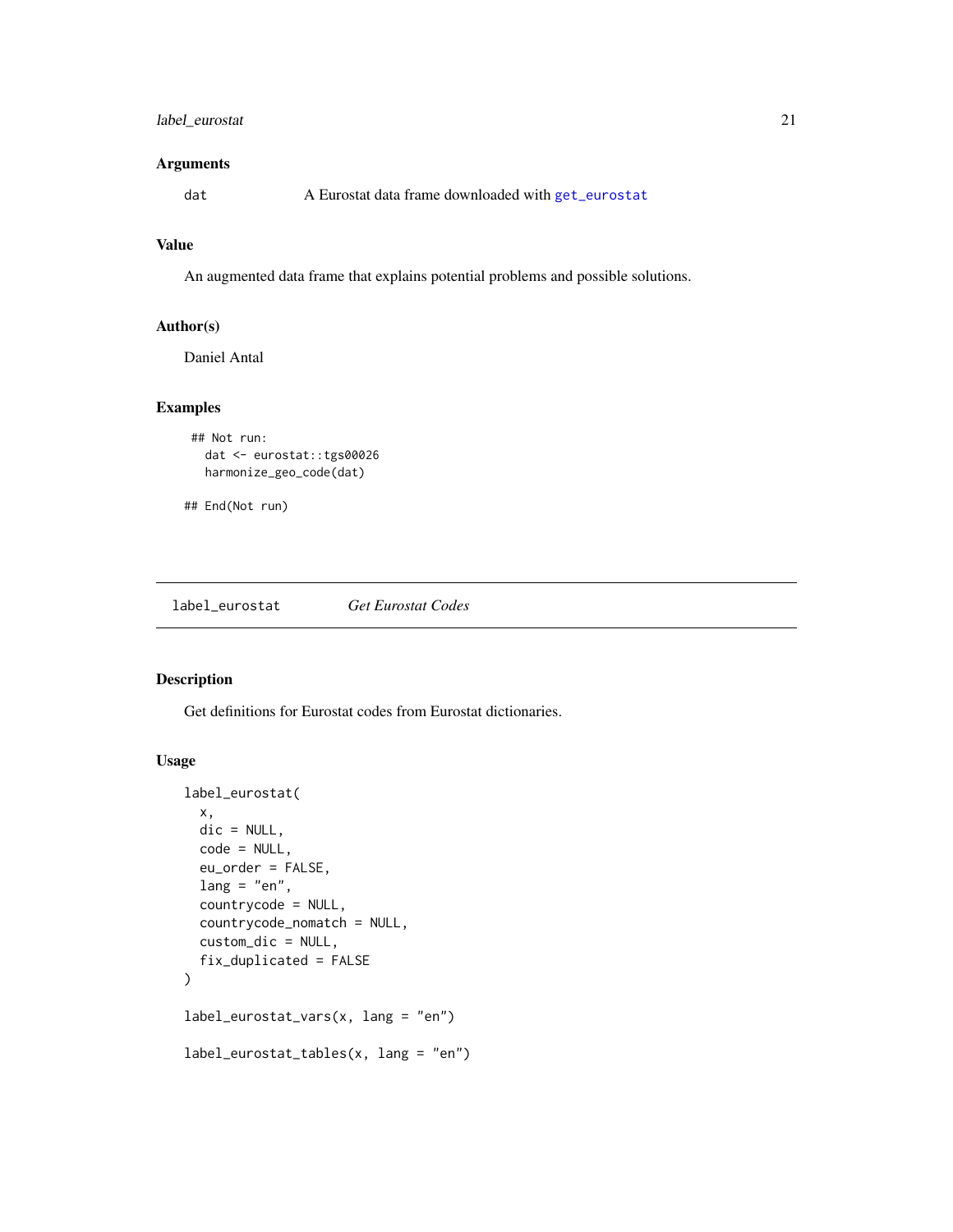### <span id="page-21-0"></span>Arguments

| X                   | A character or a factor vector or a data_frame.                                                                                                                                                                                                                                    |  |
|---------------------|------------------------------------------------------------------------------------------------------------------------------------------------------------------------------------------------------------------------------------------------------------------------------------|--|
| dic                 | A string (vector) naming eurostat dictionary or dictionaries. If NULL (default)<br>dictionry names taken from column names of the data_frame.                                                                                                                                      |  |
| code                | For data_frames names of the column for which also code columns should be<br>retained. The suffix "_code" is added to code column names.                                                                                                                                           |  |
| eu_order            | Logical. Should Eurostat ordering used for label levels. Affects only factors.                                                                                                                                                                                                     |  |
| lang                | A character, code for language. Available are "en" (default), "fr" and "de".                                                                                                                                                                                                       |  |
| countrycode         | A NULL or a name of the coding scheme for the countrycode to label "geo"<br>variable with countrycode-package. It can be used to convert to short and long<br>country names in many different languages. If NULL (default) eurostat dictionary<br>is used instead.                 |  |
| countrycode_nomatch |                                                                                                                                                                                                                                                                                    |  |
|                     | What to do when using the countrycode to label a "geo" and countrycode fails to<br>find a match, for example other than country codes like EU28. the original code<br>is used with a NULL (default), eurostat dictionary label is used with "eurostat",<br>and NA is used with NA. |  |
| custom_dic          | a named vector or named list of named vectors to give an own dictionary for<br>(part of) codes. Names of the vector should be codes and values labels. List can<br>be used to spesify dictonaries and then list names should be dictionary codes.                                  |  |
| fix_duplicated      | A logical. If TRUE, the code is added to the duplicated label values. If FALSE<br>(default) error is given if labelling produce duplicates.                                                                                                                                        |  |

# Details

A character or a factor vector of codes returns a corresponding vector of definitions. label\_eurostat labels also data\_frames from [get\\_eurostat](#page-10-1). For vectors a dictionary name have to be supplied. For data\_frames dictonary names are taken from column names. "time" and "values" columns are returned as they were, so you can supply data\_frame from [get\\_eurostat](#page-10-1) and get data\_frame with definitions instead of codes.

Some Eurostat dictionaries includes dublicated labels. By default dublicated labels cause an error, but they can be fixed automatically with fix\_duplicated = TRUE.

# Value

a vector or a data\_frame.

# Functions

- label\_eurostat\_vars: Get definitions for variable (column) names. For objects other than characters or factors definitions are get for names.
- label\_eurostat\_tables: Get definitions for table names

#### Author(s)

Janne Huovari <janne.huovari@ptt.fi>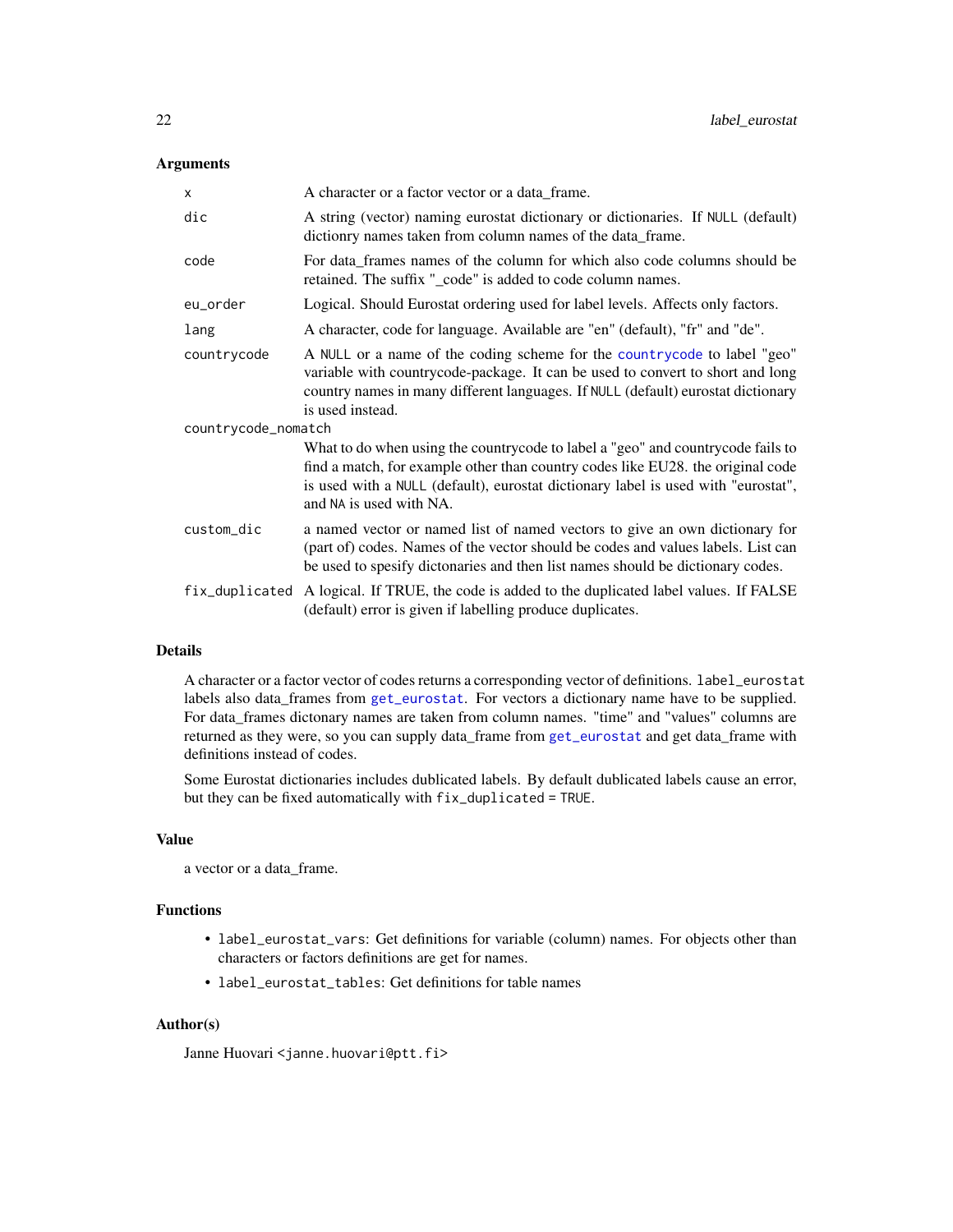# <span id="page-22-0"></span>nuts\_correspondence 23

#### Examples

```
## Not run:
  lp <- get_eurostat("nama_10_lp_ulc")
  lpl <- label_eurostat(lp)
  str(lpl)
  lpl_order <- label_eurostat(lp, eu_order = TRUE)
  lpl_code <- label_eurostat(lp, code = "unit")
  label_eurostat_vars(names(lp))
  label_eurostat_tables("nama_10_lp_ulc")
   label_eurostat(c("FI", "DE", "EU28"), dic = "geo")
   label_eurostat(c("FI", "DE", "EU28"), dic = "geo", custom_dic = c(DE = "Germany"))
   label_eurostat(c("FI", "DE", "EU28"), dic = "geo", countrycode = "country.name",
                  \text{custom\_dic} = \text{c}(\text{EU28} = \text{"EU"})label_eurostat(c("FI", "DE", "EU28"), dic = "geo", countrycode = "country.name")
  # In Finnish
  label_euvostat(c("FI", "DE", "EU28"), dic = "geo", countrycode = "cldr.short.fi")## End(Not run)
```
nuts\_correspondence *Correspondence Table NUTS2013-NUTS2016*

#### Description

A tidy version of the Eurostat correspondence for NUTS1 and NUTS2 territorial units.

#### Usage

nuts\_correspondence

#### Format

A data\_frame:

code13 The geographical code of the territory in the NUTS2013 definition

code16 The geographical code of the territory in the NUTS2016 definition

name Name of the territorial unit in the Eurostat database

nuts\_level Aggregation level, i.e. 0=national, 1,2,3 for smaller regions.

change Change with the region, or 'unchanged'

resolution How can the comparison made between NUTS2013 and NUTS2016 units made, if possible.

#### Source

<https://ec.europa.eu/eurostat/web/nuts/history>, [https://ec.europa.eu/eurostat/doc](https://ec.europa.eu/eurostat/documents/345175/629341/NUTS2013-NUTS2016.xlsx)uments/ [345175/629341/NUTS2013-NUTS2016.xlsx](https://ec.europa.eu/eurostat/documents/345175/629341/NUTS2013-NUTS2016.xlsx)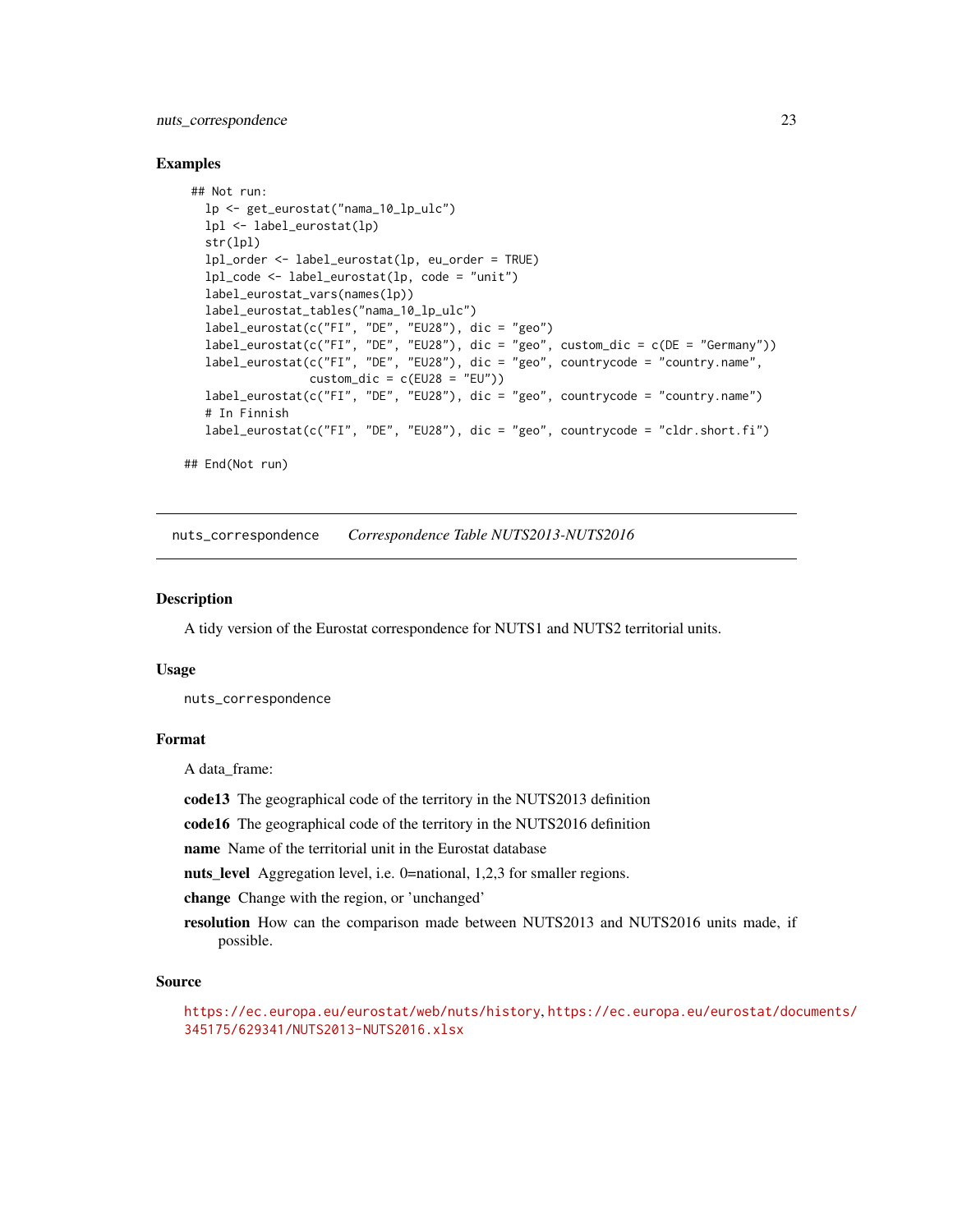<span id="page-23-0"></span>recode\_to\_nuts\_2013 *Recode geo labels and rename regions from NUTS2016 to NUTS2013*

# **Description**

Eurostat mixes NUTS2013 and NUTS2016 geographic label codes in the 'geo' column, which creates time-wise comparativity issues. This function recodes the observations where only the coding changed, and marks discontinued regions, and other regions which may or may not be somehow compared to the historic 'NUTS2013' boundaries.

#### Usage

```
recode_to_nuts_2013(dat)
```
#### Arguments

dat A Eurostat data frame downloaded with [get\\_eurostat](#page-10-1).

#### Value

An augmented and potentially relabelled data frame which contains all formerly 'NUTS2013' definition geo labels in the 'NUTS2016' vocabulary when only the code changed, but the boundary did not. It also contains some information on other geo labels that cannot be brought to the current 'NUTS2013' definition. Furthermore, when the official name of the region changed, it will use the new name (if the otherwise the region boundary did not change.) If not called before, the function will use the helper function [harmonize\\_geo\\_code](#page-19-1)

#### Author(s)

Daniel Antal

#### Examples

```
test_regional_codes <- data.frame (
 geo = c("FRB", "FRE", "UKN02", "IE022", "FR243", "FRB03"),
 time = c(rep(as.Date ("2014-01-01"), 5), as.Date("2015-01-01")),
 values = c(1:6),
 control = c("Changed from NUTS2 to NUTS1",
              "New region NUTS2016 only",
              "Discontinued region NUTS2013",
              "Boundary shift NUTS2013",
              "Recoded in NUTS2013",
              "Recoded in NUTS2016"
 ))
```
recode\_to\_nuts\_2013(test\_regional\_codes)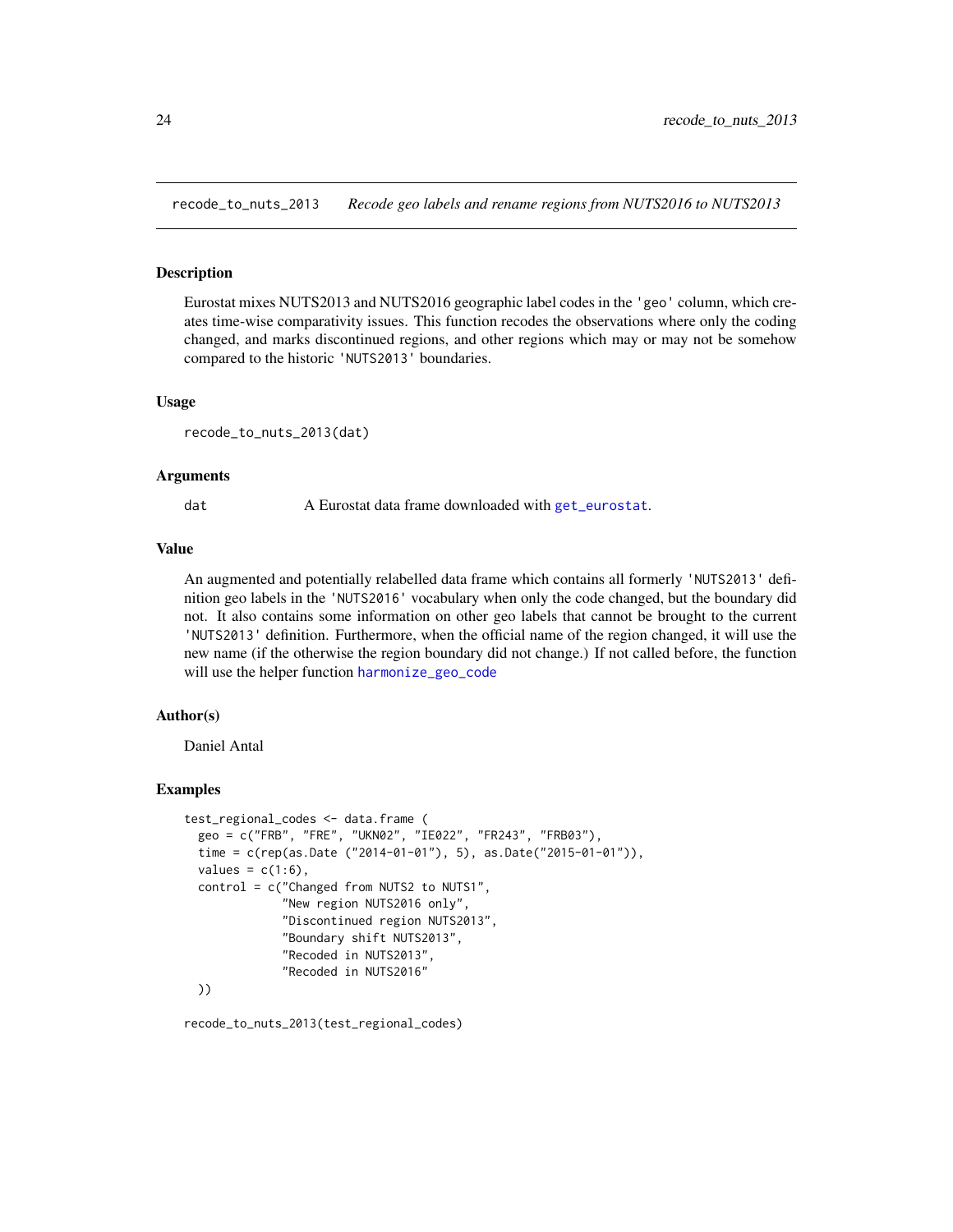<span id="page-24-0"></span>recode\_to\_nuts\_2016 *Recode geo labels and rename regions from NUTS2013 to NUTS2016*

# **Description**

Eurostat mixes NUTS2013 and NUTS2016 geographic label codes in the 'geo' column, which creates time-wise comparativity issues. This function recodes the observations where only the coding changed, and marks discontinued regions, and other regions which may or may not be somehow compared to current 'NUTS2016' boundaries.

#### Usage

```
recode_to_nuts_2016(dat)
```
#### Arguments

dat A Eurostat data frame downloaded with [get\\_eurostat](#page-10-1).

#### Value

An augmented and potentially relabelled data frame which contains all formerly 'NUTS2013' definition geo labels in the 'NUTS2016' vocabulary when only the code changed, but the boundary did not. It also contains some information on other geo labels that cannot be brought to the current 'NUTS2016' definition. Furthermore, when the official name of the region changed, it will use the new name (if the otherwise the region boundary did not change.) If not called before, the function will use the helper function [harmonize\\_geo\\_code](#page-19-1)

#### Author(s)

Daniel Antal

#### Examples

```
test_regional_codes <- data.frame (
 geo = c("FRB", "FRE", "UKN02", "IE022", "FR243", "FRB03"),
 time = c(rep(as.Date ("2014-01-01"), 5), as.Date("2015-01-01")),
 values = c(1:6),
 control = c("Changed from NUTS2 to NUTS1",
              "New region NUTS2016 only",
              "Discontinued region NUTS2013",
              "Boundary shift NUTS2013",
              "Recoded in NUTS2013",
              "Recoded in NUTS2016"
 ))
```
recode\_to\_nuts\_2016(test\_regional\_codes)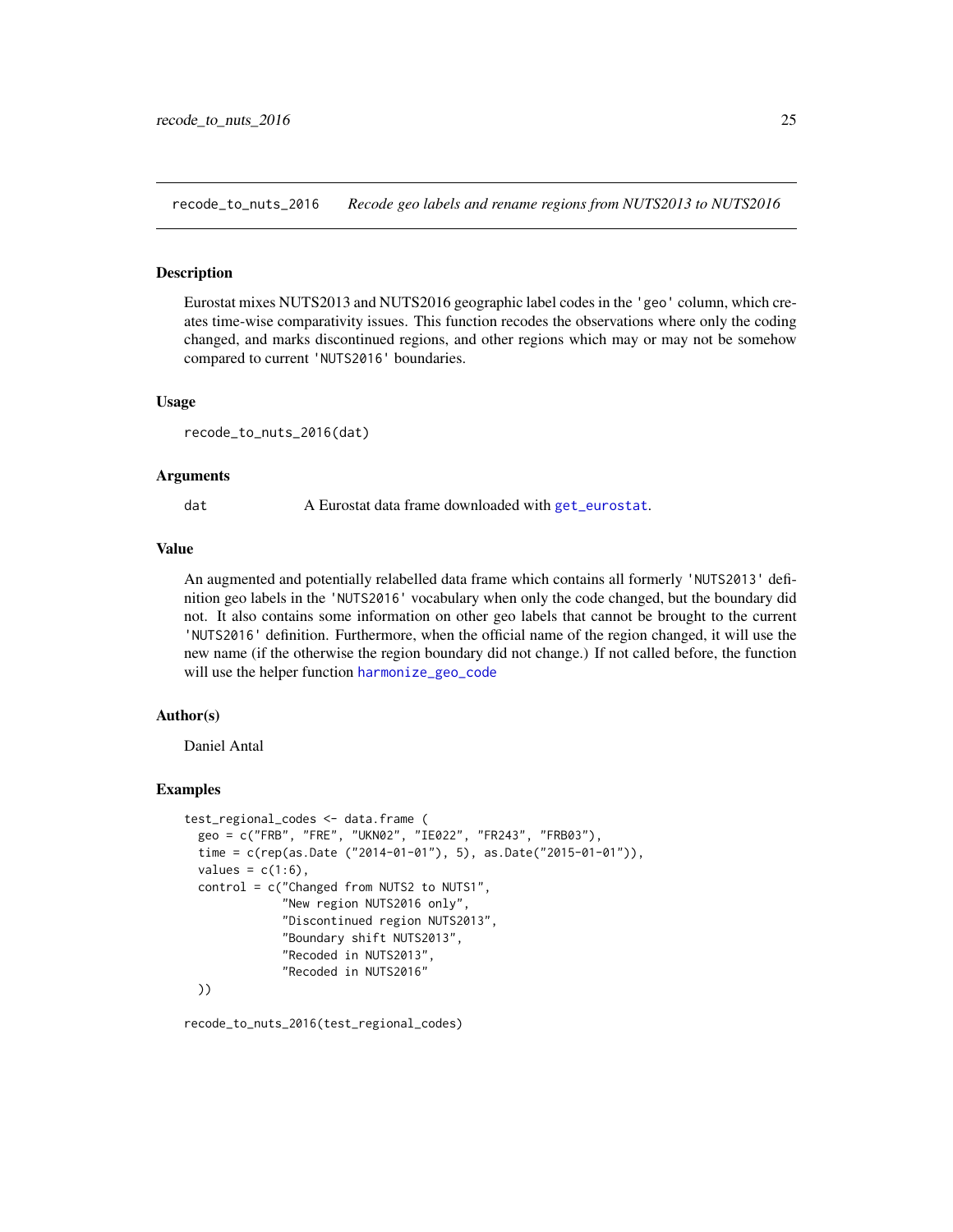<span id="page-25-0"></span>regional\_changes\_2016 *Changes in regional boundaries NUTS2013-NUTS2016*

# Description

A comparison of regional boundaries, codes, and explanation for the change in a data frame, based on the Eurostat correspondence table.

#### Usage

regional\_changes\_2016

#### Format

A data\_frame:

code13 The geographical code of the territory in the NUTS2013 definition

code16 The geographical code of the territory in the NUTS2016 definition

name Name of the territorial unit in the Eurostat database

nuts\_level Aggregation level, i.e. 0=national, 1,2,3 for smaller regions.

change Change with the region, or 'unchanged'

# Source

<https://ec.europa.eu/eurostat/web/nuts/history>, [https://ec.europa.eu/eurostat/doc](https://ec.europa.eu/eurostat/documents/345175/629341/NUTS2013-NUTS2016.xlsx)uments/ [345175/629341/NUTS2013-NUTS2016.xlsx](https://ec.europa.eu/eurostat/documents/345175/629341/NUTS2013-NUTS2016.xlsx)

<span id="page-25-1"></span>search\_eurostat *Grep Datasets Titles from Eurostat*

#### Description

Lists names of dataset from eurostat with the particular pattern in the description.

#### Usage

```
search_eurostat(pattern, type = "dataset", fixed = TRUE)
```

```
grepEurostatTOC(pattern, type = "dataset")
```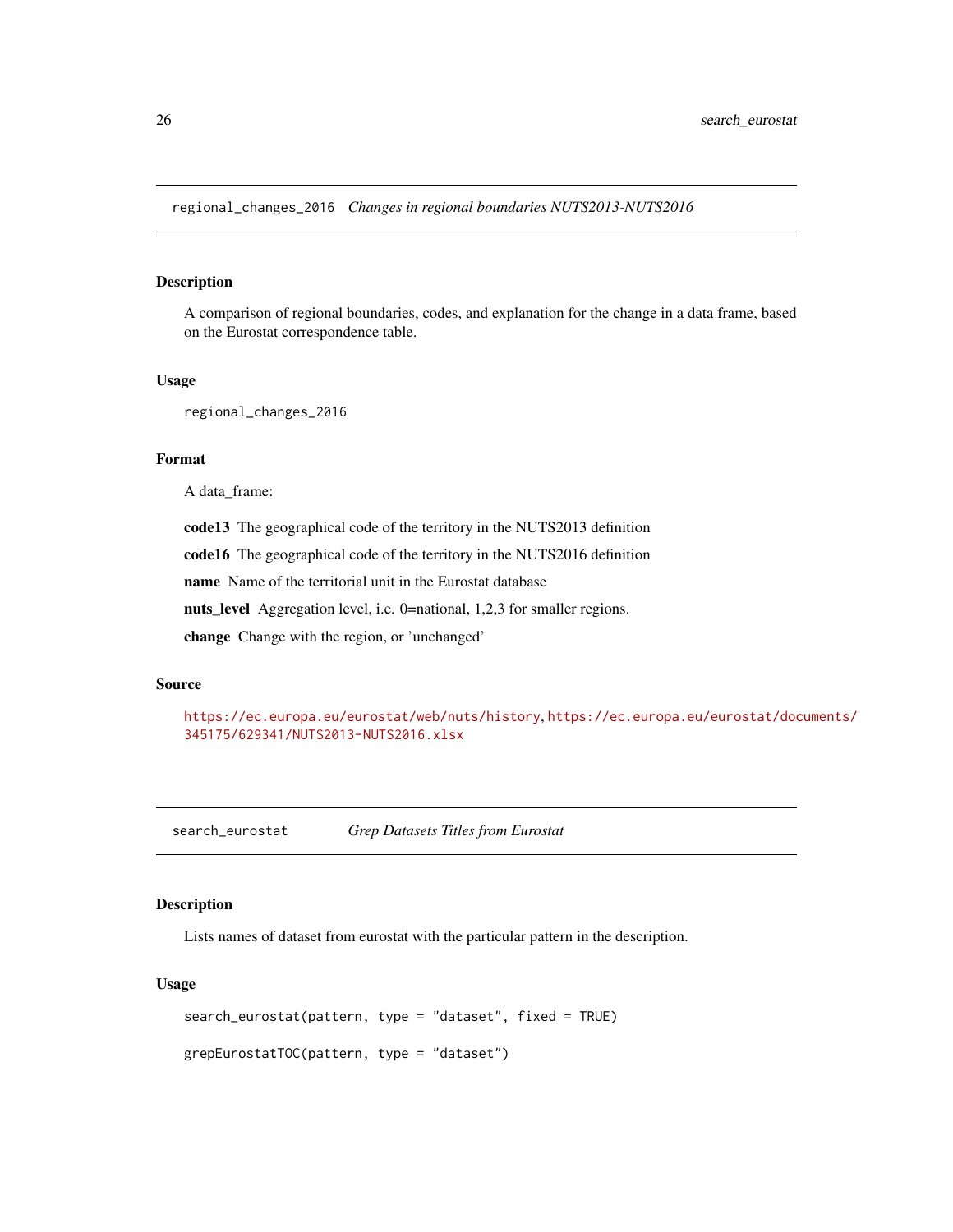# <span id="page-26-0"></span>search\_eurostat 27

#### Arguments

| pattern | Character, datasets, folder or tables with this pattern in the description will be<br>returned (depending on the 'type' argument) |
|---------|-----------------------------------------------------------------------------------------------------------------------------------|
| type    | Grep the Eurostat table of contents either for 'dataset' (default), 'folder', 'table'<br>or "all" (for all types).                |
| fixed   | logical. If TRUE, pattern is a string to be matched as is. Change to FALSE if<br>more complex regex matching is needed.           |

# Details

Downloads list of all datasets available on eurostat and return list of names of datasets that contains particular pattern in the dataset description. E.g. all datasets related to education of teaching.

#### Value

A tibble with eight columns

- titleThe name of dataset of theme
- codeThe codename of dataset of theme, will be used by the get\_eurostat and get\_eurostat\_raw functions.
- typeIs it a dataset, folder or table.
- last.update.of.data, last.table.structure.change, data.start, data.endDates.

#### Functions

• grepEurostatTOC: Old deprecated version

#### Author(s)

Przemyslaw Biecek and Leo Lahti <ropengov-forum@googlegroups.com>

#### References

See citation("eurostat")

# See Also

[get\\_eurostat](#page-10-1), [get\\_eurostat\\_toc](#page-18-1)

#### Examples

```
## Not run:
 tmp <- search_eurostat("education")
 head(tmp)
 # Use "fixed = TRUE" when pattern has characters that would need escaping.
 # Here, parentheses would normally need to be escaped in regex
 tmp <- search_eurostat("Live births (total) by NUTS 3 region", fixed = TRUE)
```
## End(Not run)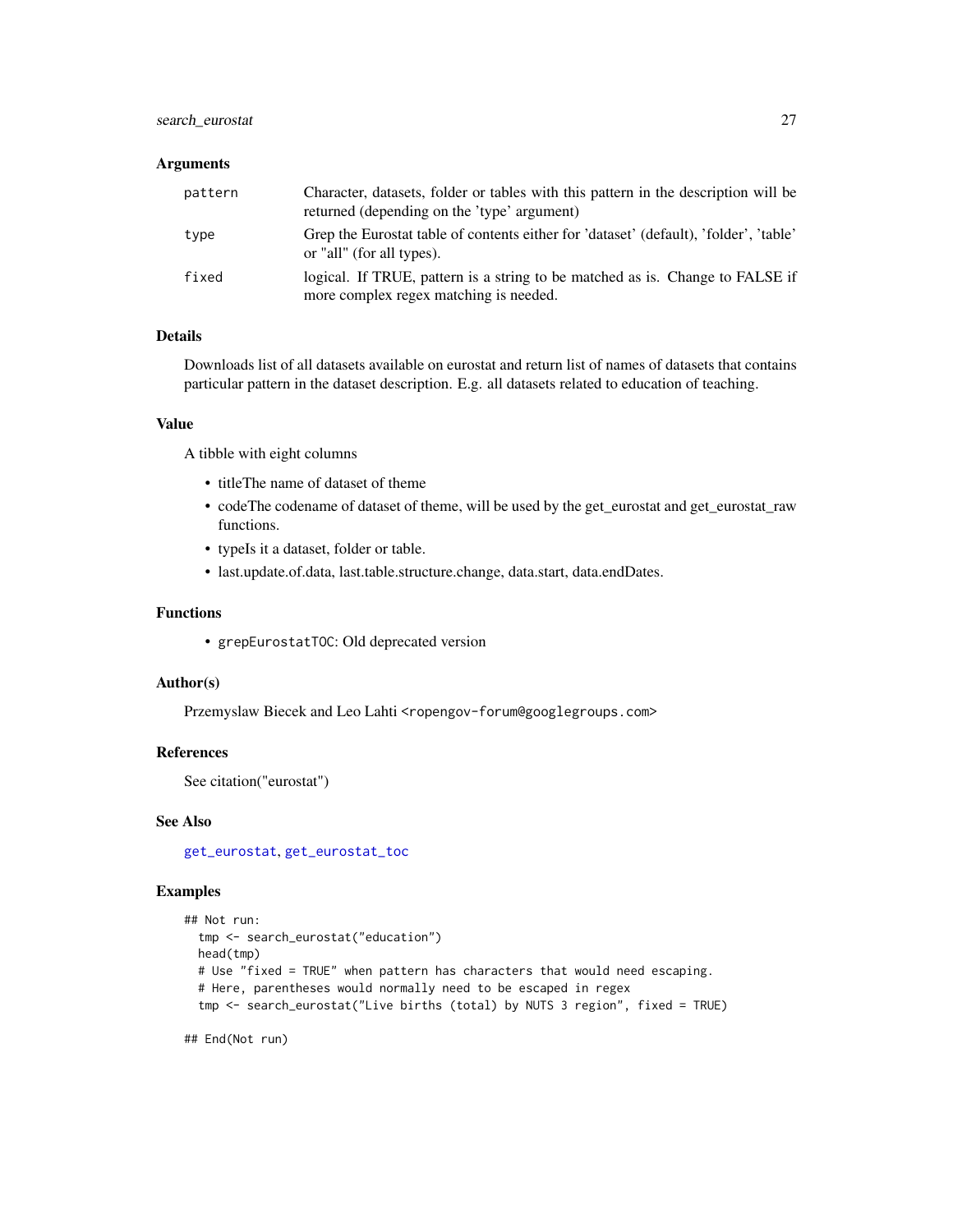<span id="page-27-0"></span>

# Description

Auxiliary Data Sets

# Usage

tgs00026

# Format

data\_frame

# Details

Retrieved with: tgs00026 <-get\_eurostat("tgs00026",time\_format = "raw")